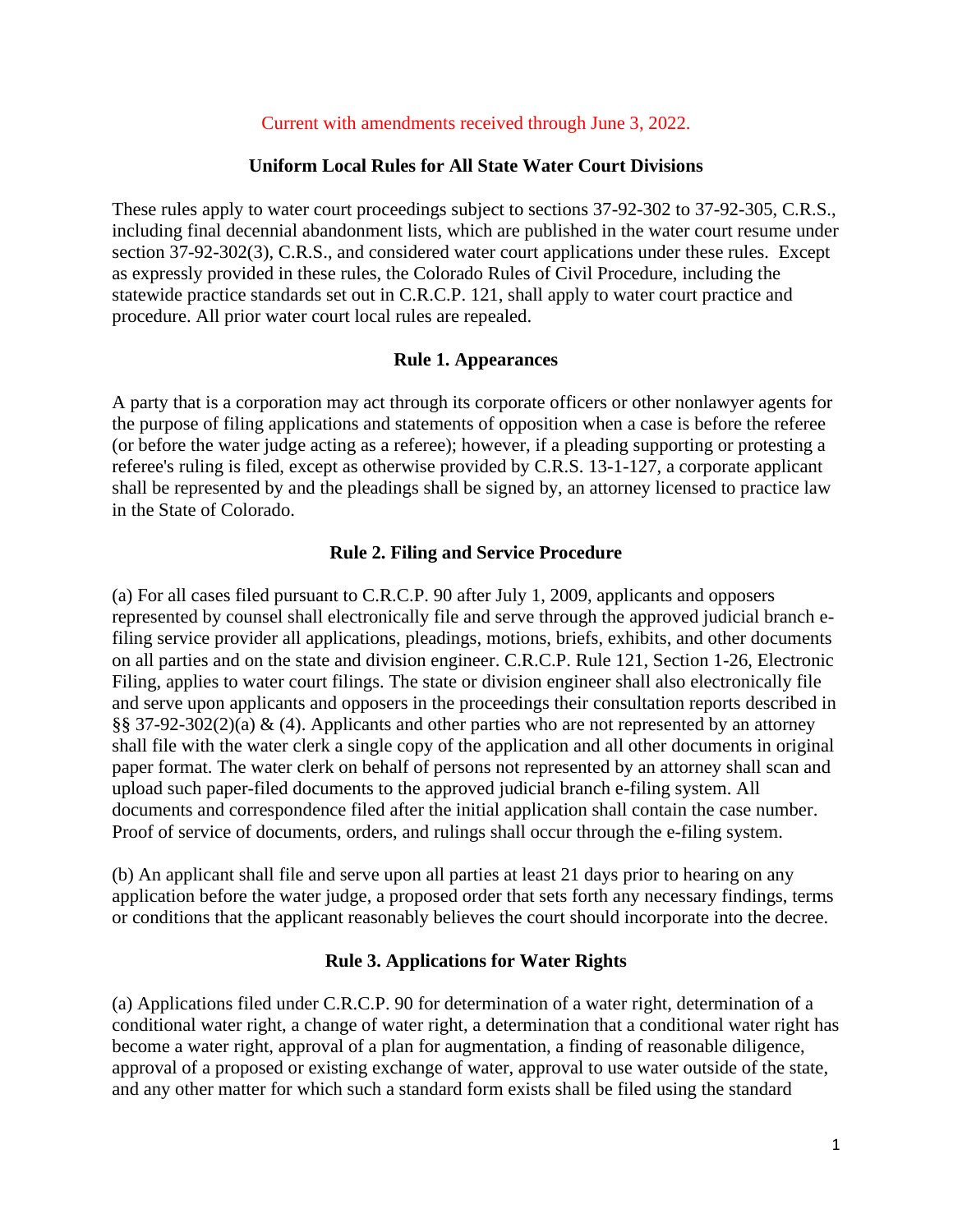forms adopted by the water judges, or a format patterned after the standard form containing the information required by the applicable standard form. The applicant shall be responsible for providing all information required by the forms and this Rule 3.

(b) (1) More than one water right, claim or structure may be incorporated in any one application under one caption, provided that the required information is given for each water right, claim, or structure. (2) Persons alone or in concert may file applications for approval of plans for augmentation, including water exchange projects, and subsequent changes thereto. (3) In applications for determinations of rights to groundwater described in C.R.S. § 37-90- 137(4):

(A) If the applicant claims consent of the owner(s) of the overlying land as the basis for such a determination, the application must include one or more of the following documents as applicable: (i) If the basis for such consent is C.R.S.  $\S 37-90-137(4)(b)(II)(A)$ , the application must include (1) recorded copies of the written consent from the owner(s) of the overlying land to the applicant, which consent includes a legal description of the land and identification of the aquifers for which consent has been given, and (2) an instrument evidencing ownership of such land by such consenting owner(s) at the time such consent was granted.

(ii) If the basis for such consent is C.R.S.  $\S 37-90-137(4)(b)(II)(C)$ , the application must include a certified copy of (1) the ordinance or resolution described in C.R.S. § 37-90-137(8) that incorporates groundwater, and (2) the part of the detailed map described in C.R.S. § 37-90- 137(8) that shows the land area as to which consent is deemed to have been given.

(B) Two or more overlying land owners may file a joint application for determinations or changes of rights to such groundwater to be withdrawn through a "well field," provided that the application must contain sufficient information to demonstrate that lands subject to the application meet the requirements of a "well field" as defined in the "rules and regulations applying to applications for well permits to withdraw groundwater pursuant to section 37-90- 137(4), C.R.S." 2 C.C.R. 402-7. Such joint application may include only claims for determinations or changes of rights to groundwater described in C.R.S. § 37-90-137(4) and plans for augmentation (with or without exchanges) related thereto.

(4) Nothing contained in this rule 3(b) shall prevent the consolidation or bifurcation of applications or portions thereof under other applicable rules or law, or affect or discourage applications involving a single applicant or single water right, claim or structure.

(c) Where more than one water right was conditionally decreed under one case number, each water right so decreed may, but need not be, incorporated again in a single application for a finding of reasonable diligence or to make absolute, regardless of whether such rights remain in common ownership; however, such an application shall not be combined with any other case or application except by leave of court and the owner of each such right shall be an applicant in such application.

(d) The following guidelines shall apply in filing applications:

(1) Every application shall include the legal description of the location of the point of diversion and of the place of storage, if any, of the subject water right, and a general description of the place of use.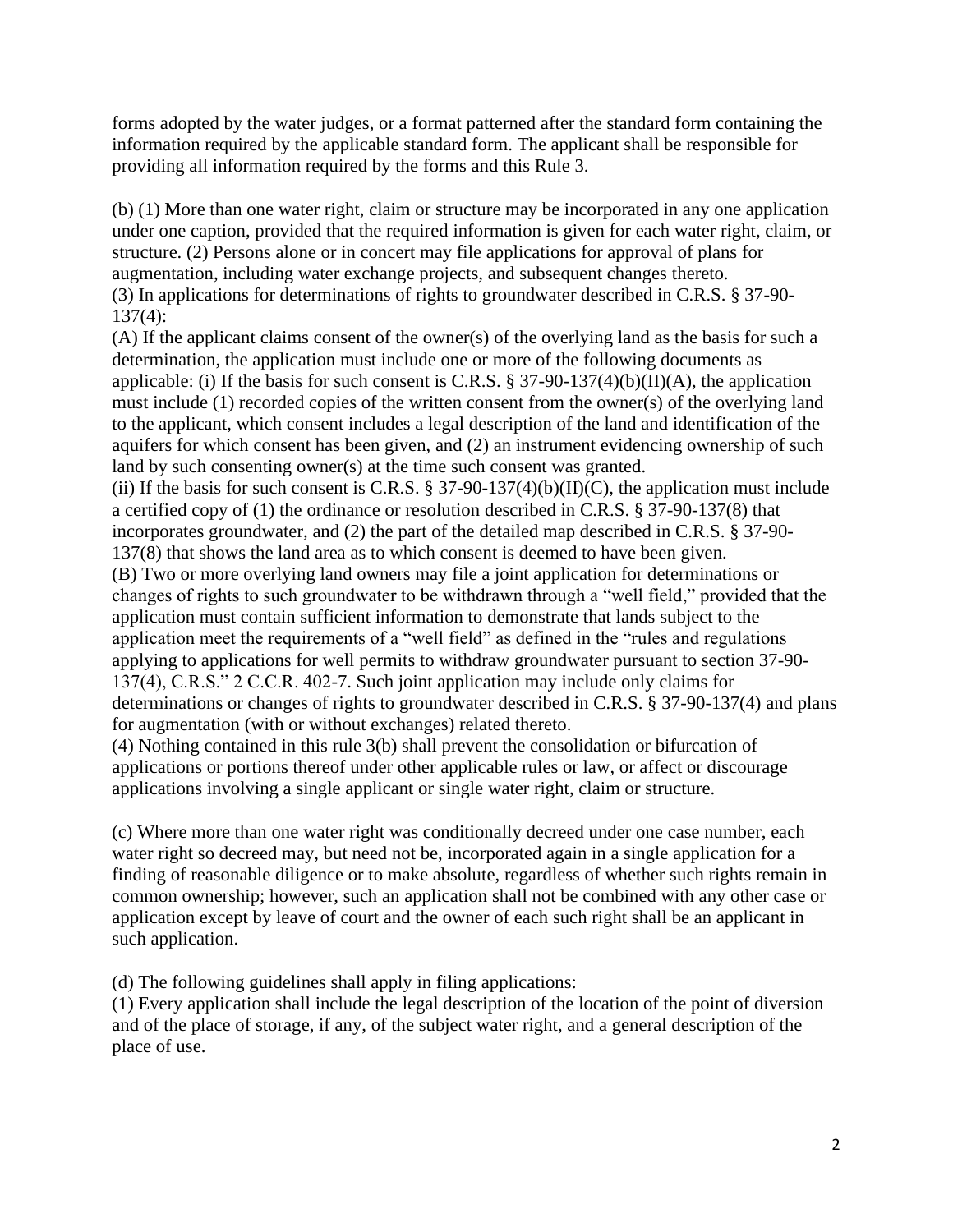(2) In areas having generally recognized street addresses, the street address and also the lot and block number, if applicable, shall be set forth in the application in addition to the legal description of the point of diversion or place of storage.

(3) Every application shall state the name and address of the owner or reputed owner of the land upon which any new diversion or storage structure or modification to any existing diversion or storage structure is or will be constructed, or upon which water is or will be stored, including any modification to the existing storage pool. The applicant may rely upon the real estate records of the county assessor for the county or counties in which the land is located to determine the owner or reputed owner of potentially affected land.

(4) The actual address of the applicant and the mailing address, if different, shall be given in all cases. An address in care of an attorney is not acceptable in the absence of special circumstances which must be set out fully in an accompanying statement and approved by the water judge.

(e) An application for determination of matters relating to underground water rights shall be governed by the following additional requirements:

(1) Such application shall designate each well, using the state engineer's well permit registration or recording number, if one exists. If a permit required by law has been issued by the state engineer, copies of the permit and the well completion and pump installation report, if completed, shall be attached to the application. If the permit was denied, a copy of the order of denial containing the denial number shall be attached. If this documentation is not available at the time of filing of the application, it shall be supplied as soon as practicable.

(2) If the name of the applicant is not the same as the name appearing on the well permit, then prima facie evidence of ownership of the well site must be submitted to the court. Copies of recorded deeds are preferred for this purpose.

(f) An application for approval of a change of water right or plan for augmentation shall include a complete statement of such change or plan, including a description of all water rights to be established or changed by the plan, a map showing the approximate location of historical use of the rights, and records or summaries of records of actual diversions of each right the applicant intends to rely on to the extent such records exist.

(g) Not later than the fifteenth day of each month, the water clerk shall prepare a resume of all applications filed in the water division during the preceding month. The resume shall give the name and address of the applicant, a description of the water right or conditional water right involved, including without limitation the location of the structures, exchange reaches, instream flow reaches or natural lakes involved, the source of the water right and whether the water claimed is nontributary, and a description of the ruling sought. The resume may also contain additional information from the application if requested by the applicant. If the applicant is represented by counsel, the resume meeting the foregoing requirements shall be provided by the applicant at the time of filing the application or at the time of any republication, and shall be consistent with any formatting requirements of the water judge. Not later than the end of such month, the water clerk shall post a copy of the resume on the water court's website and shall also cause such publication to be made of each resume or portion thereof in a newspaper or newspapers as is necessary to obtain general circulation once in every county in which a structure, device, appropriative right of exchange reach, instream flow reach or natural lake for which a protected natural surface level or volume is proposed is located, and in any additional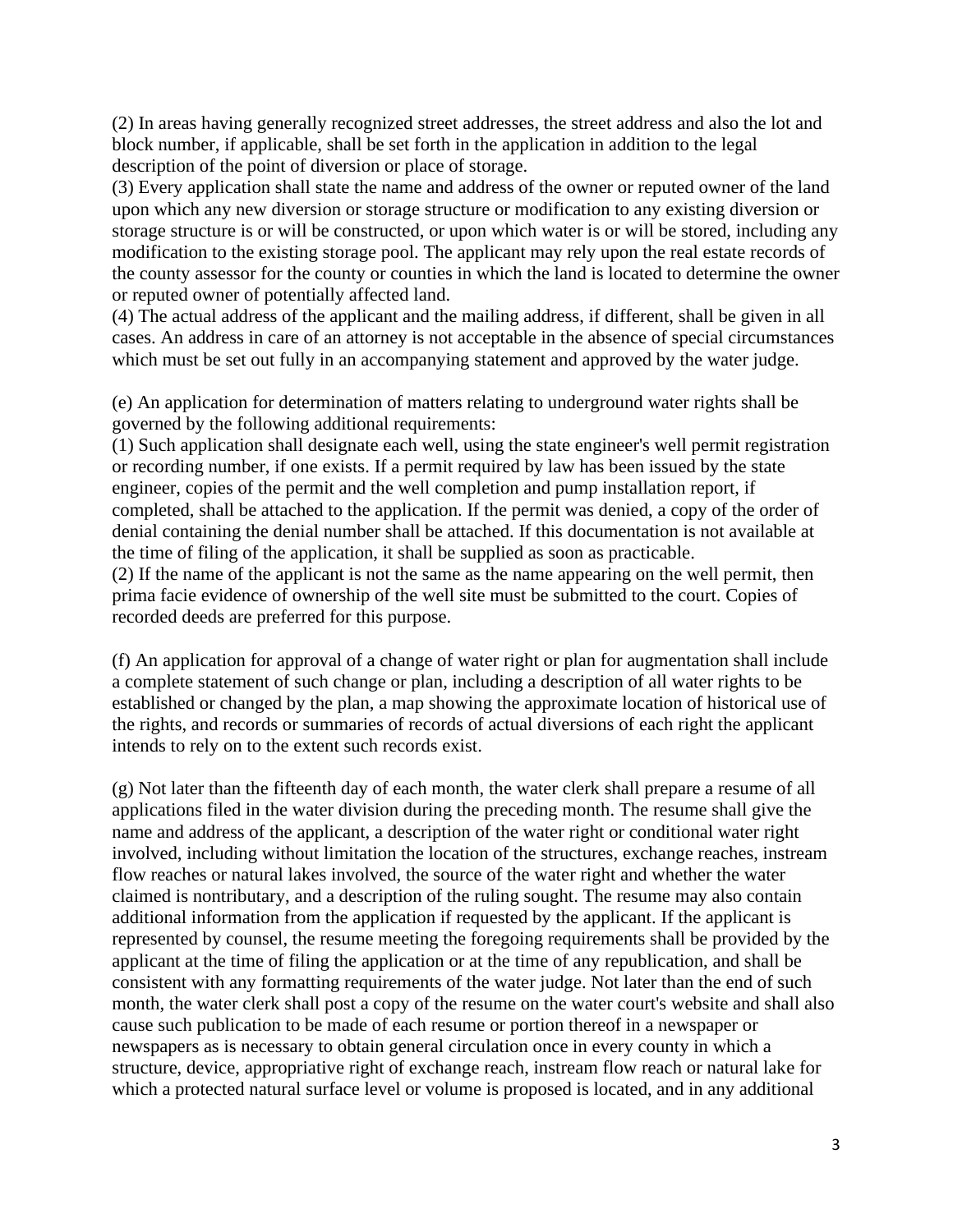counties that an applicant may request. Publication in such newspaper or newspapers shall constitute the complete determination by the water judge of every county affected as required by C.R.S. § 37-92-302(3)(b). Such newspaper publication shall indicate that a copy of the resume is also available on the water court's website. A newspaper in which the resume is published or republished shall directly bill the applicant rather than the water clerk for the costs of publication, and the applicant shall promptly pay such costs. Proof of publication of the resume notice shall be filed with the court within one hundred eighty-two (182) days of the date of publication.

## **Rule 4. Amendments or Corrections**

(a) For purposes of the application of C.R.C.P. 15, the application shall be considered to be a complaint, and a statement of opposition shall be considered to be a responsive pleading. An amendment to an application shall contain a legal description of the structures to which the amendment applies.

(b) When an application is amended, or a petition for correction of a ruling or decree is filed, republication shall be required at the expense of the applicant for the following changes:

- (1) A change of over 200 feet in structure location;
- (2) A change causing the well to come within 600 feet of an existing decreed well;
- (3) A change or moving of a structure to a different quarter section;

(4) An increase in amount of use or addition of type of use, but not a decrease in amount of use or deletion of a type of use;

- (5) A request for an earlier date of appropriation;
- (6) A change in the source of water; or
- (7) Any other change not specifically described that the court in its discretion deems material.

(c) Upon a showing that no person will be injured, the water judge or referee may determine that republication is unnecessary.

(d) If the water judge or referee determines republication is necessary for an amended application, the consultation and recommendation procedures (as supplemented by Water Court Rule 6(e) and (n)) and state engineer determination of facts procedures described in C.R.S. §§ 37-92-302(2)(a) and -302(4) shall apply to the amended application. If the water judge's order for republication provides for the water judge to retain the application as amended, then the division engineer shall file a written recommendation in the proceedings as required by C.R.S. § 37-92- 302(4) within thirty-five days of the order requiring republication of the amended application and, in the case of an amendment to an application for determinations of rights to groundwater from wells described in C.R.S. § 37-90-137(4), the state engineer shall file any determination as to the facts of such amended application as required by C.R.S. § 37-92-302(2)(a) within four months of the order requiring republication or shall promptly file a notice that no such determination is necessary.

### **Rule 5. Withdrawal of Application or Other Pleading**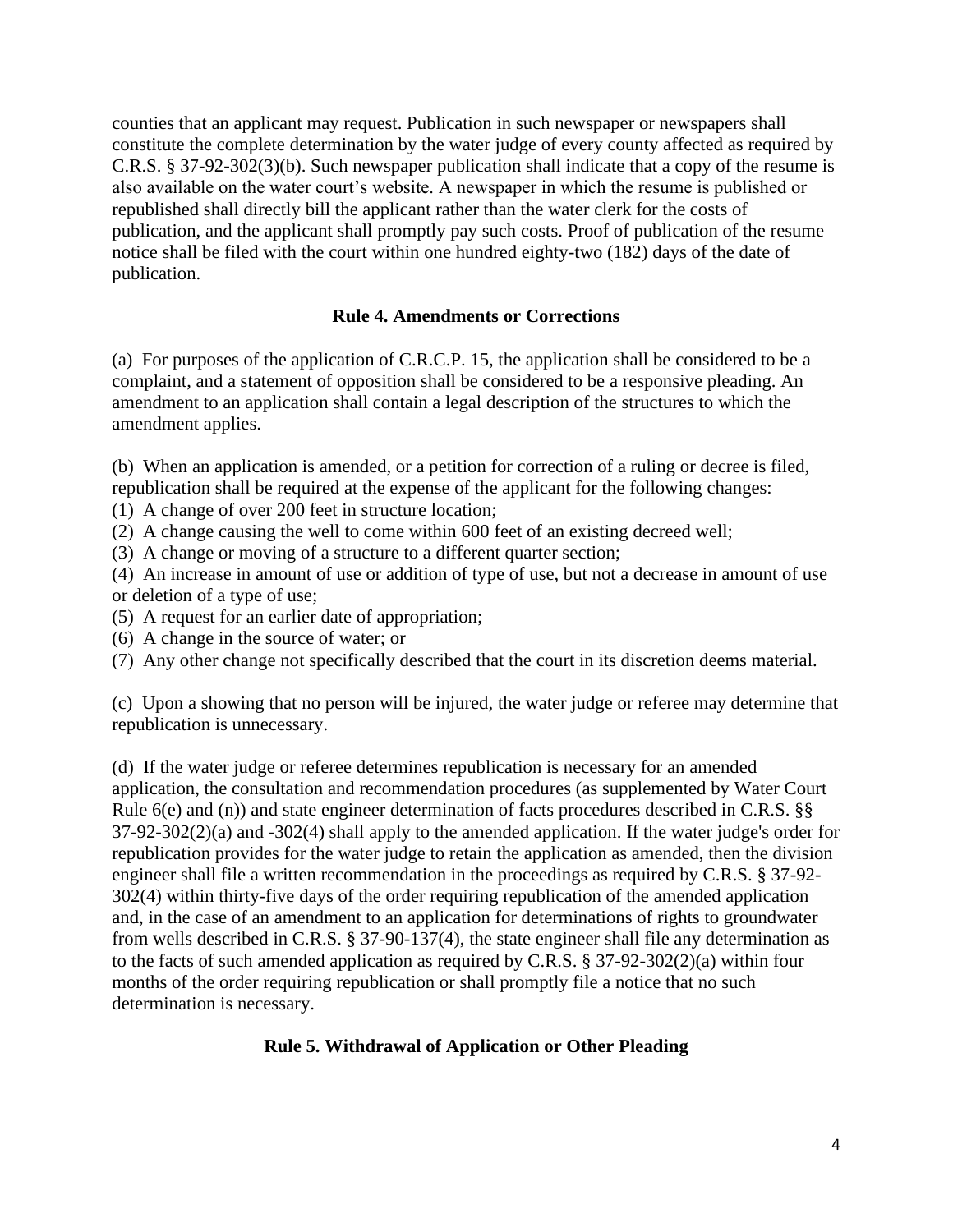(a) An application against which no statement of opposition has been filed may be withdrawn upon written notice to the court and without a court order prior to the entry of a decree.

(b) An application against which a statement of opposition has been filed shall not be withdrawn or dismissed except by order of the court.

(c) A statement of opposition may be withdrawn without order of the court if the opposer files a withdrawal of the statement of opposition certifying that the applicant has consented to the withdrawal. In the absence of consent of the applicant, the withdrawal of a statement of opposition must be approved by order of the court.

## **Rule 6. Referral to Referee, Case Management, Rulings, and Decrees**

(a) The water judge shall promptly refer to the water referee all applications. The referee upon referral by the water judge has the authority and duty in the first instance to promptly begin investigating and to rule upon applications for determinations of water rights, determinations of conditional water rights, changes of water rights, approval of plans for augmentation, findings of reasonable diligence in the development of conditional water rights, approval of a proposed or existing exchange of water, approval to use water outside of the state, and other water matters, in accordance with the applicable constitutional, statutory, and caselaw.

(b) The referee's authorities and duties include: assisting potential applicants to understand what information is required to be included in an application; in accordance with C.R.C.P. 90, consulting with the water clerk to ascertain whether applications substantially contain the information required by Water Court Rule 3 and the standard forms approved by the water judges and, if not, providing the applicant through the water clerk a list of the required information that was not included in the application; investigating each application to determine whether or not the statements in the application and statements of opposition are true and becoming fully advised with respect to the subject matter of the applications and statements of opposition; conferring with the division engineer and the parties concerning applications and working with the division engineer and the parties to obtain additional information that will assist in narrowing the issues and obtaining agreements; and issuing the referee's ruling and proposed decree in the case. The referee's ruling and proposed decree shall set forth appropriate findings and conditions as required by C.R.S. §§ 37-92-303 & 305, and shall be in an editable format acceptable to the water judge.

(c) The referee shall work promptly to identify applications that will require water judge adjudication of the facts and/or rulings of law and re-refer those applications to the water judge. The referee may re-refer a case to the water judge without first holding a status conference described in Water Court Rule 6(h). In the event that a matter is re-referred within three months after filing of an application that will require construction of a well, other than applications for determinations of rights to groundwater from wells described in C.R.S. § 37-90-137(4), the water judge may extend the time for the division engineer to file the type of written consultation report or recommendation required by C.R.S. § 37-92-302(2)(a) and  $\overline{4}$ ) upon the division engineer having filed a notice showing good cause for such an extension.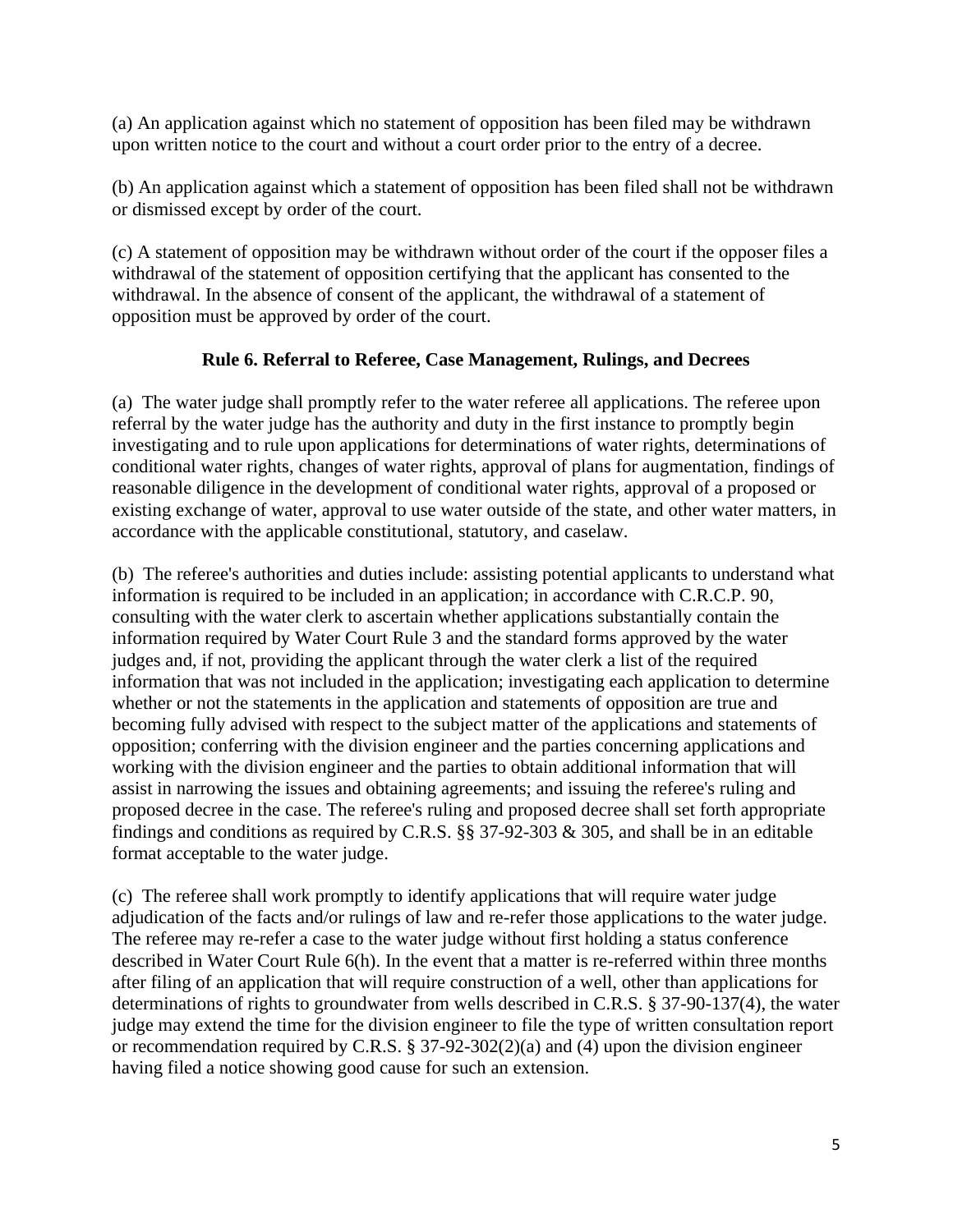(d) The applicant shall have the burden of sustaining the application and, in the case of a change of water right, a proposed or existing exchange of water, or a plan for augmentation, the burden of showing the absence of injurious effect. If any expert reports, disclosures, or opinions are presented to the referee, they shall be filed and include the signed Declaration of Expert set forth in the applicable water court form.

(e) To promote the just, speedy, and cost efficient disposition of water court cases, the goals of the referee, as contemplated by C.R.S. § 37-92-303(1), shall include a ruling on each unopposed application within 63 days after the last day on which statements of opposition may be filed, and all other applications as promptly as possible. In pursuit of this goal, the referee shall initiate consultation with the division engineer in every case promptly after the last day for filing statements of opposition. The division engineer's written summary report of the consultation is due within 35 days of the date the referee initiates consultation in accordance with C.R.S. § 37- 92-302(4), except that for applications that require construction of a well, the summary of consultation report is due within 4 months after the filing of the application in accordance with C.R.S. § 37-92-302(2)(a). Upon request, the referee may extend the time for filing the summary of consultation report. If the referee determines that the summary of consultation report requires a response, the applicant shall file a written response within the time specified by the referee either in the case management plan adopted under section (l) of this rule 6 or by a separate order under section (n) of this rule 6. The referee shall not enter a ruling on applications for determination of rights to groundwater from wells described in C.R.S. § 37-90-137(4) until the state engineer's office has had the opportunity to issue a determination of facts concerning the application in accordance with C.R.S. § 37-92-302(2)(a). The referee and the division engineer may confer and jointly agree to forego consultation in a particular case because it is not needed; and, if so, the referee shall enter a minute order as provided in section (o) of this Rule 6.

(f) For good cause, upon agreement of the parties, or sua sponte, the referee may extend the time for ruling on the application beyond 63 days after the last day on which statements of opposition may be filed but not to exceed a total of 1 year following the deadline for filing statements of opposition, except that the referee may extend the time for entering a ruling to a specified date that is not more than 182 days after the expiration of the one year period, upon finding that there is a substantial likelihood that the remaining issues in the case can be resolved, without trial before the water judge, in front of the referee.

(g) If no statements of opposition to an application have been filed, the applicant's attorney shall promptly provide the referee with a proposed ruling and decree for consideration by the referee. The referee will prepare the ruling and decree for pro se applicants, and in all cases may convene such conferences or hearings as will assist in performance of the referee's duties.

(h) For all applications in which statements of opposition are filed, the attorney for the applicant, or the referee if the applicant is not represented by counsel, shall set a status conference with the referee and all parties. The status conference shall occur within 63 days after the deadline for filing of statements of opposition, unless the deadline is extended by the referee for good cause. The status conference may be conducted in person or by telephone. All parties must attend the status conference unless excused by the referee. The referee shall advise the division engineer of the status conference and invite or require the division engineer's participation. To assist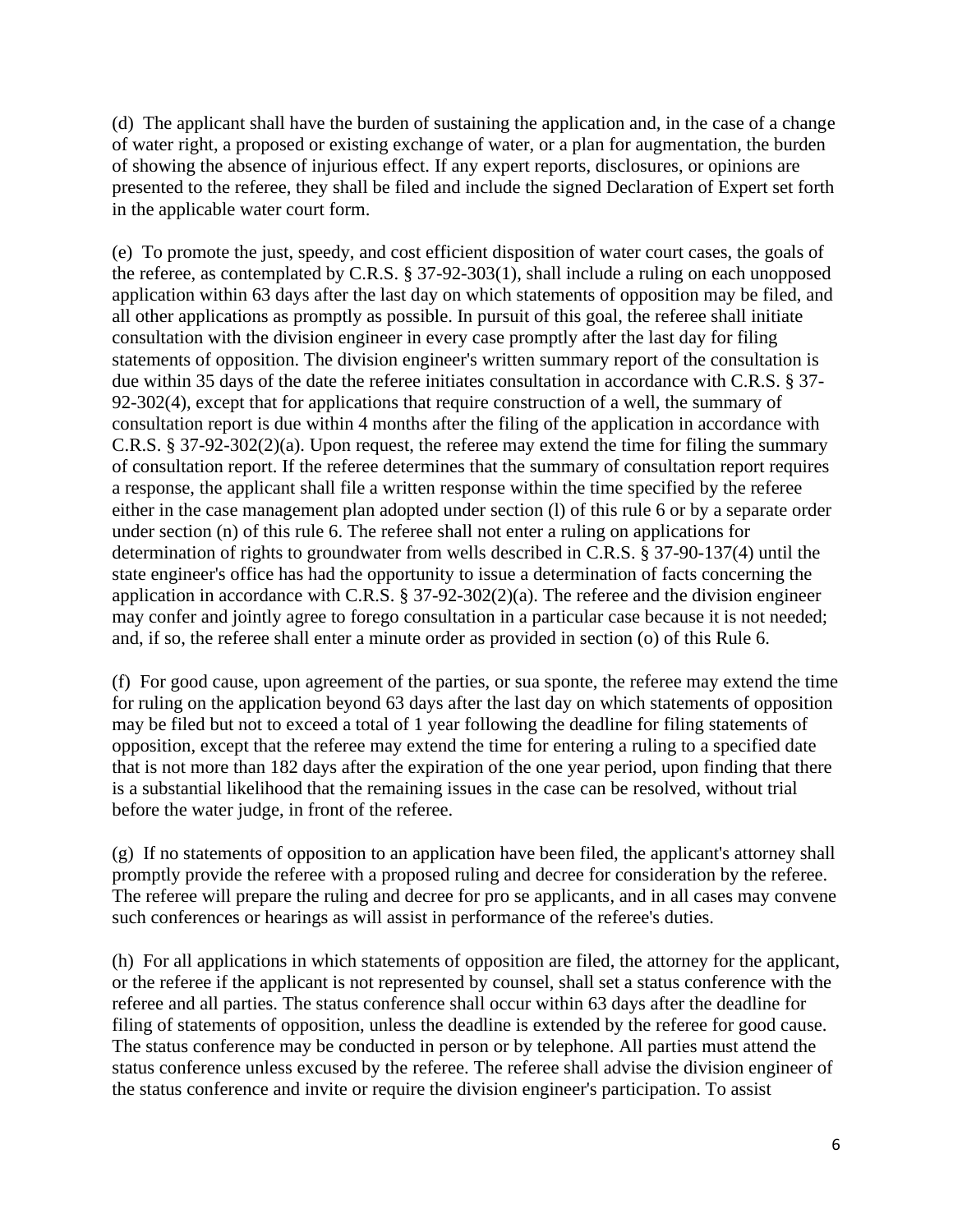discussion at the status conference, applicants are encouraged to prepare and circulate a proposed ruling and proposed decree to the referee, the division engineer, and the parties in advance of the conference.

(i) During the status conference, the referee and the parties will discuss the issues raised by the application and any statements of opposition, what additional information or investigations will be necessary to assist the parties and the referee to understand and resolve disputed issues and to assist the referee's preparation of a proposed ruling and proposed decree, and determine whether it will be possible to resolve the application and any objections without re-referring the application to the water judge for adjudication.

(1) If it is unlikely that the application and objections can be resolved without adjudication by the water judge, then the referee shall promptly re-refer the application to the water judge in accordance with C.R.S. § 37-92-303.

(2) If the applicant or another party does not believe that the application can be resolved without water judge adjudication and so notifies the other parties and the referee at the status conference, then the party shall promptly file a motion to refer the application to the water judge in accordance with C.R.S. § 37-92-303(2).

(3) The provisions of Water Court Rule 6 (j)-(l) apply to applications that remain before the referee upon agreement of the parties as a result of the status conference.

(4) As a condition for remaining before the referee instead of referring the application to the water judge for adjudication, the parties shall waive their statutory right to re-refer the application to the water judge for the period established in the case management plan. During such period the application may be referred to the water judge only with the consent of all parties or the consent of the referee.

(j) The parties shall discuss at the status conference whether expert investigations will be needed. If expert investigations are needed, the referee and the parties will discuss whether it would be appropriate for the parties to engage a single expert to make the necessary investigation and report the results of the investigation to the parties. The use of a single expert is not mandatory, and any party may choose to utilize its own expert. If all parties agree that the use of a single expert is desirable, the single expert shall be chosen by mutual agreement among the parties. If all parties agree that the use of a single expert is desirable, but the parties cannot agree on who should be selected, the referee may appoint a single consulting expert. The parties shall divide the costs of a single consulting expert equally among themselves unless a different cost allocation is agreed upon by the parties. If the parties agree to use a single expert in proceedings before the referee, then, absent the consent of all parties, that expert shall not be permitted to testify as an expert for a party in the same proceeding if the application is re-referred to the water judge or if a protest is filed by a party to the ruling of the referee.

(k) In consultation with the parties, the referee shall establish a case management plan for obtaining the necessary information and preparing a proposed ruling and proposed decree. The case management plan shall set forth a timetable for disposition of the application.

(l) Regardless of whether any expert is involved in the proceedings before the referee, the referee shall not be bound by the opinions and report of the expert, may make investigations without conducting a formal hearing, including site visits, and may enter a ruling supported by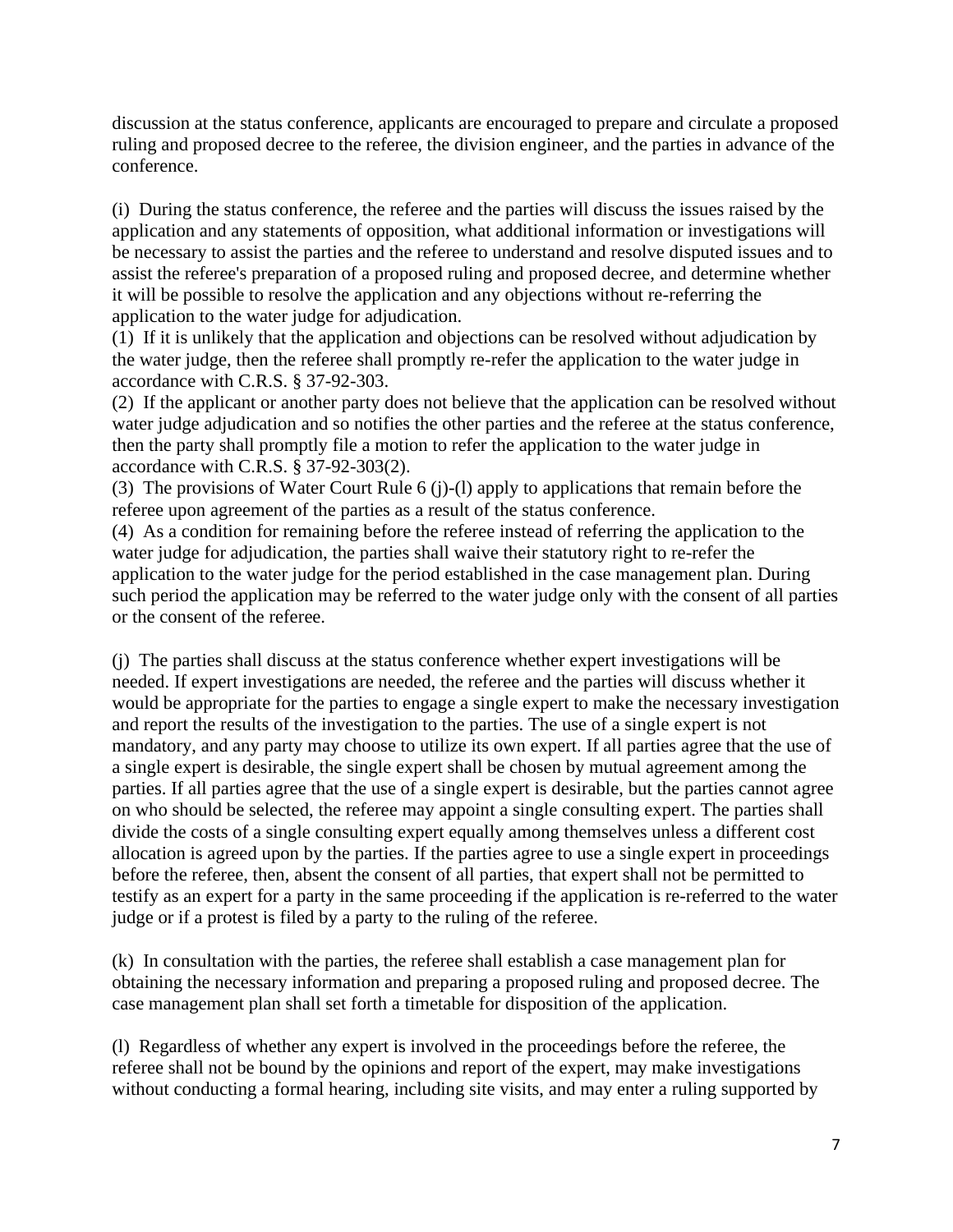the facts and the law. The case management plan shall contain a listing of the disputed issues to the extent known, the additional information needed to assist in resolution of the disputed issues, additional investigations needed to assist in resolving the disputed issues, an estimate of the time required to complete the tasks, the time for filing a proposed ruling and proposed decree, the time for opposers to provide comments to the applicant on the proposed ruling and proposed decree, the time for the applicant to file status reports, and a schedule for further proceedings. The referee may make such interim rulings, including scheduling additional status conferences and allowing amendments to the case management plan, as will facilitate prompt resolution of the application and issuance of a proposed ruling and proposed decree. The proceedings before the referee shall be completed and the proposed ruling and proposed decree issued no later than 1 year following the deadline for filing of statements of opposition, except that the referee may extend the time as specified in subsection (f) above.

(m) If the parties are able to reach a resolution of the application, and the referee finds it to be supported by the facts and the law, the referee shall work with the parties to fashion an appropriate proposed ruling and proposed decree for filing with the water judge for approval. If such a resolution cannot be reached within the time period allowed by the case management plan, the referee shall enter a ruling on the application, which may be protested to the water judge as provided in C.R.S. § 37-92-304(2), or the referee may re-refer the application to the water judge, or any party may file a motion to re-refer the application to the water judge in accordance with C.R.S. § 37-92-303.

(n) At any time after the status conference on applications to which statements of opposition have been filed, or after the filing of applications to which no statements of oppositions have been filed, if some further information is reasonably necessary for the disposition of the application, the referee may require the applicant to supply the information in writing, by affidavit or at an informal conference or hearing. The referee may ask the division engineer for information as part of the referee's ongoing informal investigation, but shall discontinue making such requests if the state or division engineer has become a party to the case. In response to such requests, the division engineer may file supplemental written summary of consultation reports. The division engineer also may file a written report in response to new information in any proposed ruling or expert report filed by the applicant within the time specified by the referee. If the referee determines any written report filed by the division engineer requires a response by the applicant, the applicant shall file a written response within the time specified by the referee.

(o) The referee shall enter minute orders summarizing all conferences with the parties or the division or state engineers.

(p) The referee shall have the authority to dismiss for failure to prosecute applications of parties who fail to comply with the requirements of the Water Court Rules or any case management plan, and to dismiss statements of opposition of parties who fail to comply with the requirements of the water court rules or any case management plan. Such dismissal may be protested to the water judge by any party within 21 days from the date of the order of dismissal.

(q) Any time period contained in the water court rules, or the applicable rules of civil procedure, for an action by the referee or a party may be extended by the water judge for good cause. At any time the water judge determines that an application can be resolved without adjudication by the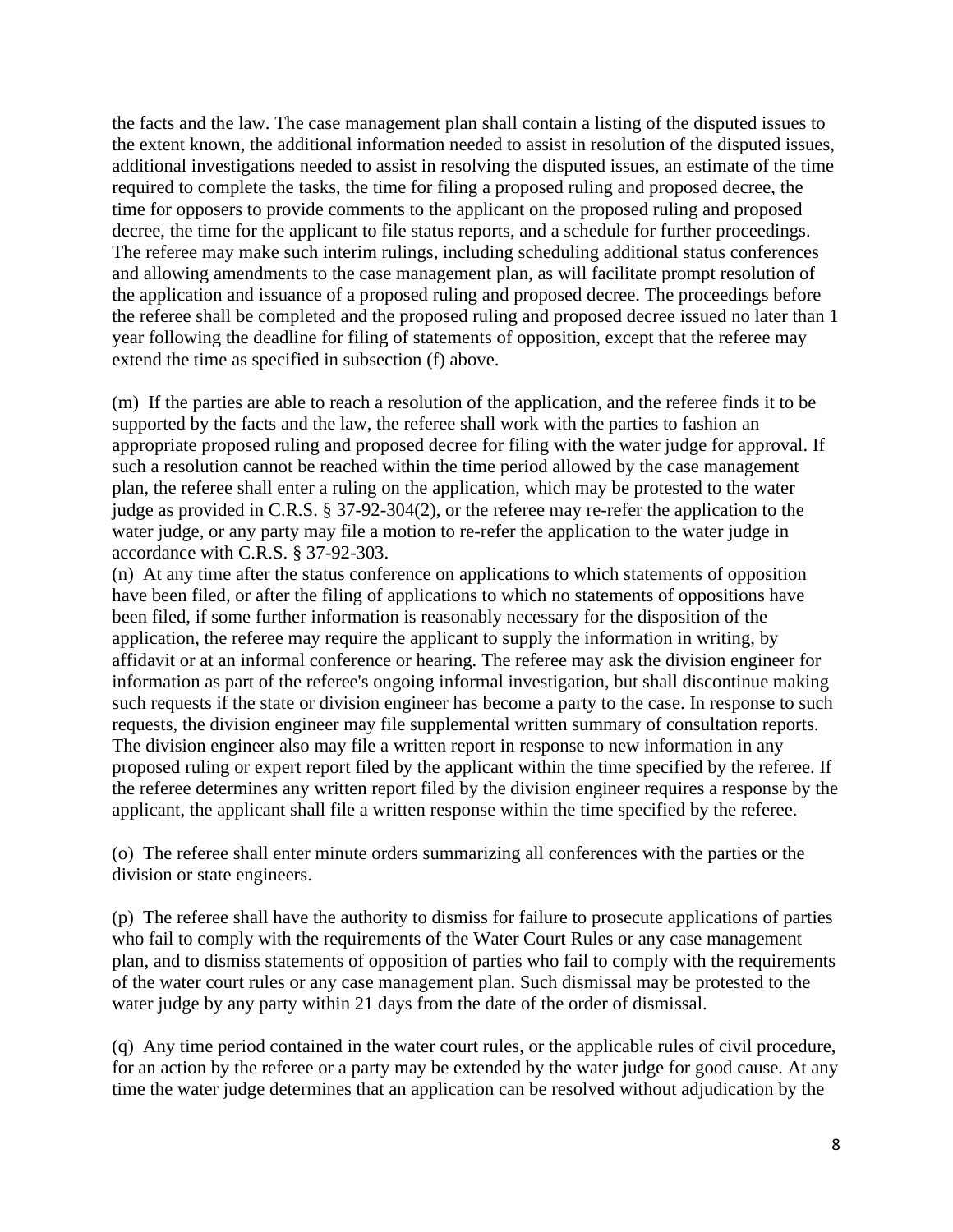water judge, the water judge may refer the application back to the referee for disposition. To assist in the adjudication of water matters that are before the water judge, the water judge may direct the referee to perform identified tasks.

### COMMITTEE COMMENT

Rule 6(d) Effective July 1, 2014, Rules  $6(d)$ , (e), (f), (h), (l) & (n) are amended to clarify the role of the division engineer during the water referee's investigation of each application and to ensure that the participation by the division engineer is clear, meaningful, transparent, and timely.

Prior to these amendments, Rule 6(e) allowed the division engineer, upon the receipt of new information, to submit to the referee and the parties additional written reports after the division engineer's initial written report on the referee's consultation with the division engineer. The amendments move this provision to Rule 6(n) and modify it to clarify that the division engineer may file such written reports in response to new information in any proposed ruling or expert report filed by the applicant within the time specified by the referee.

To provide a more clear record of consultations between the referee and the division engineer, the amendments describe and permit the division engineer's filing of the initial written summary of consultation report as well as supplemental written summary of consultation reports in response to the referee's subsequent requests for information as part of the referee's ongoing informal investigation. The amendments further clarify which documents must be filed with the court so that they are provided to and received by the parties and the division engineer and, in Rules 6(e) and 6(n), affirm the referee's ability to require the applicant to file a written response to any of the division engineer's written reports to aid in the referee's investigation. To the extent practicable, the case management plan should be written or revised to include time schedules for the division engineer filing of all written reports and responses thereto.

The amendments to Rule 6(e) and 6(n) are intended to further implement the primary purpose of the referee's role in water court proceedings: to fashion a proposed decree that, with water judge approval, can be entered as a final decree if no protest to the referee's ruling is filed with the water court within the time the statute specifies. To this end, the General Assembly has authorized the referee to consult with the division engineer without the state or division engineer having to file a statement of opposition to the application. Rule 6 is also amended to adopt the "rule of 7" numbering for procedural time periods specified in this water court rule.

### **Rule 7. Intervention**

A Motion to Intervene shall be in accordance with C.R.S. 37-92-304(3). A failure to file a timely objection may be considered a confession of the Motion.

#### **Rule 8. Briefs**

Briefs shall be filed and served in accordance with Water Court Rule 2. A brief shall not exceed thirty pages, double-spaced, without permission of the court. Counsel are encouraged to include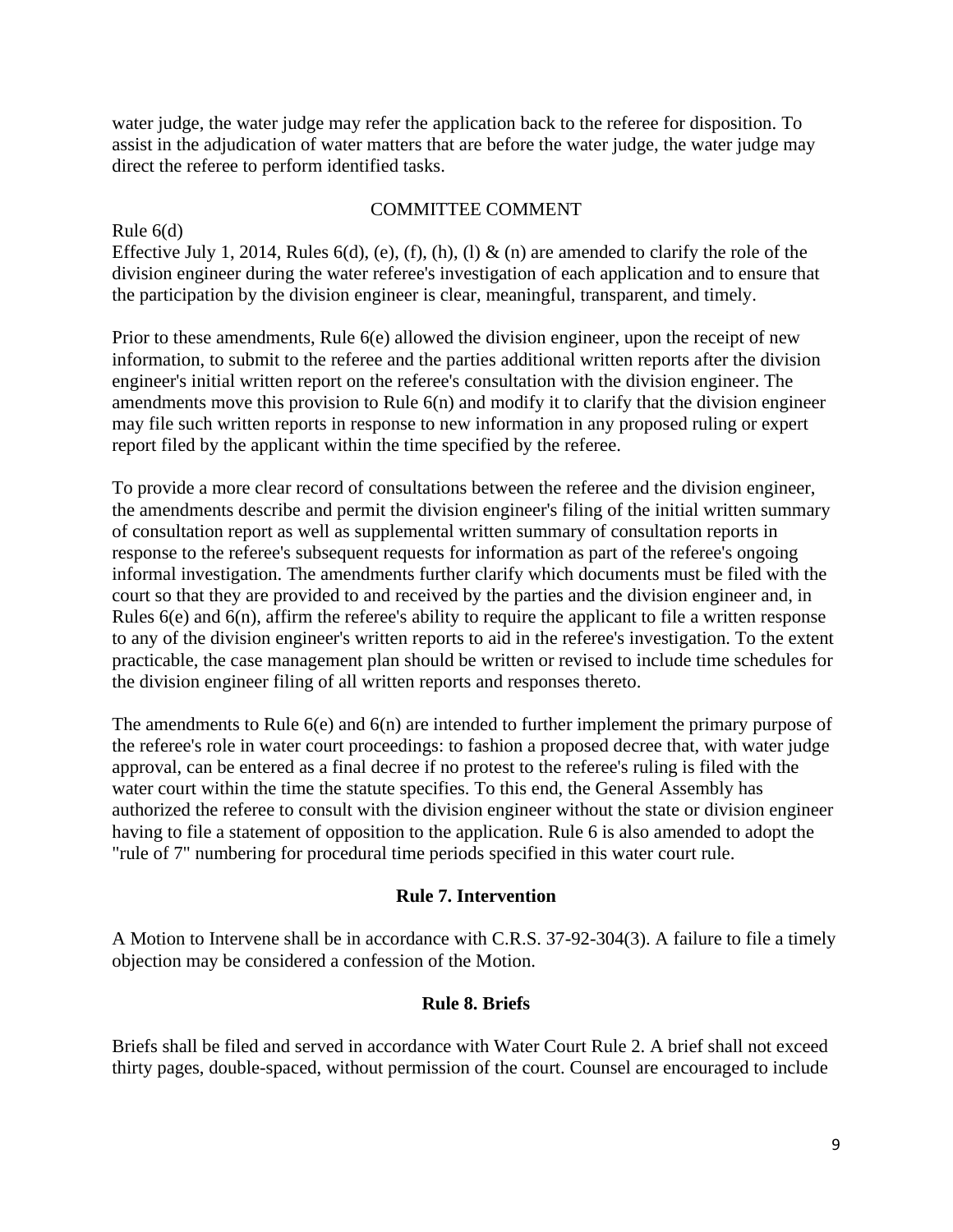a table of contents and a table of cases cited, which shall not be counted as part of the thirty-page limit.

# **Rule 9. Transfer of Conditional Water Right and Change of Address**

(a) Upon the sale or other transfer of a conditional water right, the transferee shall file with the water court having jurisdiction a notice of transfer which shall state:

(1) The title and case number of the case in which the conditional decree was issued;

(2) The description of the conditional water right transferred;

(3) The name of the transferor;

(4) The name and mailing address of the transferee; and

(5) A copy of the recorded deed.

(b) The owner of any conditional water right shall notify the clerk of the water court having jurisdiction of any change in mailing address.

(c) The clerk shall place any notice of transfer or change of address in the case file in which the conditional decree was entered and in the case file in which the court first made a finding of reasonable diligence.

# **Rule 10. Exhibits**

All exhibits offered in evidence shall be marked for identification by the reporter during the trial, unless previously marked at the court status conference or pursuant to a case management order, and shall remain in the custody of the clerk or reporter as designated by the judge, unless withdrawn by order of the court.

### **Rule 11. Pre-Trial Procedure, Case management, Disclosure, and Simplification of Issues**

The provisions of C.R.C.P. 16 and 26 through 37 shall apply except that they shall be modified as follows:

(a) C.R.C.P. 16(b)-(e), C.R.C.P. 16(f)(3)(VI)(C), C.R.C.P. 16(g), and C.R.C.P.  $26(a)(2)(B)(I)(g)$  shall not apply to water court proceedings subject to sections 37-92-302 to 37-92-305, C.R.S.

(b) Presumptive Case Management Order. Except as provided in section (c) of this Rule, the parties shall not file a Case Management Order and subsections (1)-(10) of this section shall constitute the Case Management Order and shall control the course of the action from the time the case is at issue, unless the water court orders otherwise for good cause shown. The time periods specified in this Case Management Order are provided to take into account protested or re-referred cases that involve computer modeling or detailed technical analysis. Parties and counsel are encouraged to request a Modified Case Management Order, pursuant to section (c), to shorten time periods whenever possible, unless the water court orders otherwise for good cause shown.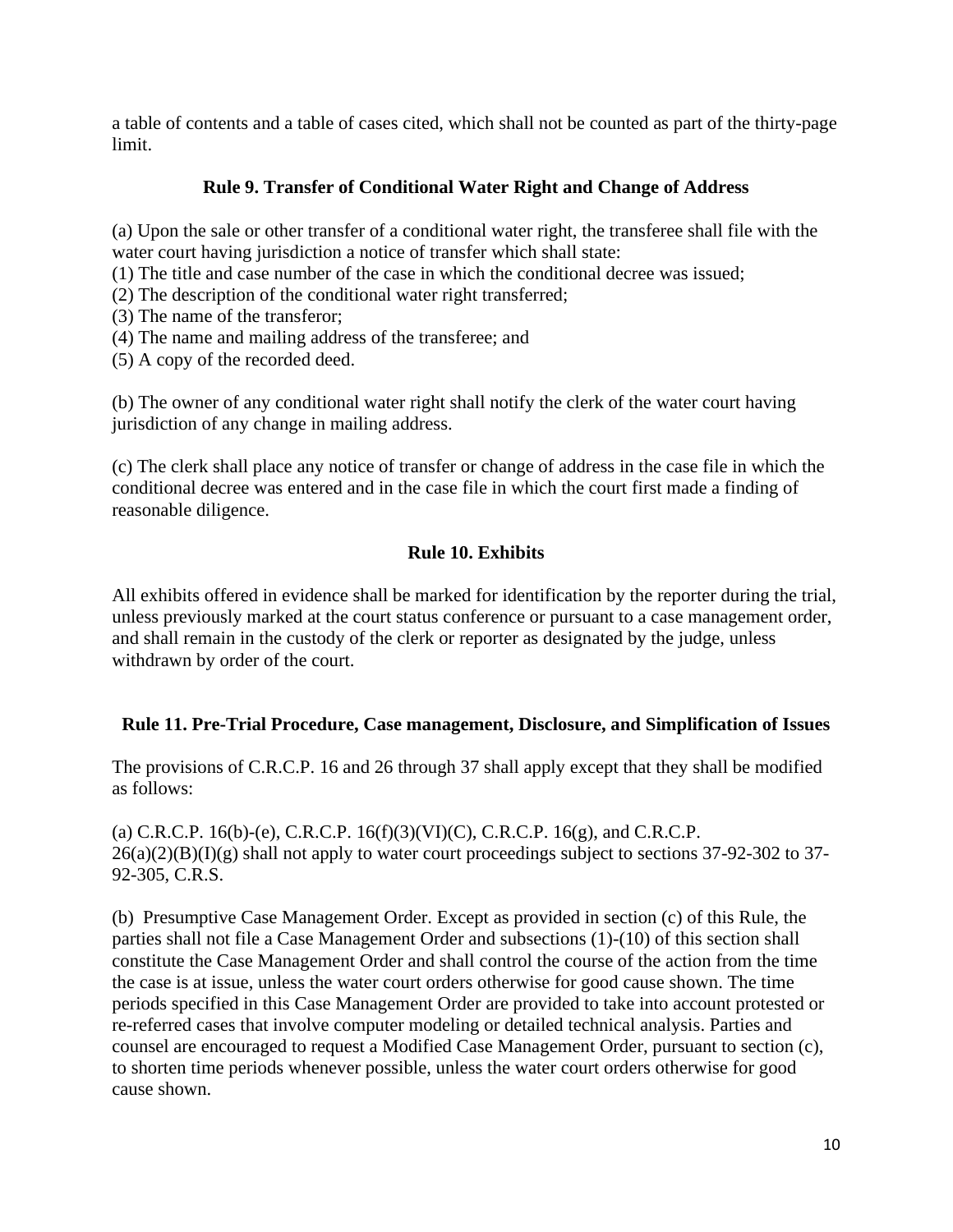(1) At Issue Date. Water court applications subject to sections 37-92-302 to 37-92-305, C.R.S., shall be considered to be at issue for purposes of this Rule and C.R.C.P. 26 [49](https://1.next.westlaw.com/Link/Document/FullText?findType=L&pubNum=1005387&cite=COSTRCPR49&originatingDoc=N61C8FA00DBE011DB8D12B2375E34596F&refType=LQ&originationContext=document&transitionType=DocumentItem&contextData=(sc.Category)) days (7 weeks) after the earlier of either of the following: entry of an order of re-referral or the filing of a protest to the ruling of the referee, unless the water court directs otherwise. Unless the water court directs otherwise, the time period for filing a Certificate of Compliance under subsection (b)(7) of this Rule shall be no later than 77 days (11 weeks) after a case is at issue.

(2) Responsible Attorney. For purposes of this Rule and C.R.C.P. 16(f), the responsible attorney shall mean applicant's counsel, if the applicant is represented by counsel, or, if not, a counsel chosen by opposers, or the water court may choose the responsible attorney. The responsible attorney shall schedule conferences among the parties, prepare and file the Certificate of Compliance, and prepare and submit the proposed trial management order.

(3) Confer and Exchange Information. No later than 14 days after the case is at issue, the lead counsel for each party and any party who is not represented by counsel shall confer with each other about the nature and basis of the claims and defenses, the matters to be disclosed pursuant to C.R.C.P. 26(a)(1), the development of a Certificate of Compliance, and the issues that are in dispute.

(4) Trial Setting. No later than 63 days (9 weeks) after the case is at issue, the responsible attorney shall arrange to set the case for trial pursuant to C.R.C.P. 121, section 1-6, unless otherwise ordered by the water court.

(5) Disclosures.

(A) The time for providing mandatory disclosures pursuant to C.R.C.P.  $26(a)(1)$  shall be as follows:

(I) Applicant's disclosure shall be made 35 days after the case is at issue;

(II) An opposing party's disclosure shall be made 35 days after applicant's disclosures are made.

(B) The time periods for disclosure of expert testimony pursuant to C.R.C.P. 26(a)(2) shall be as follows:

(I) The applicant's expert disclosure shall be made at least 280 days (40 weeks) before trial;

(II) The applicant's supplemental expert disclosure, if any, shall be made after the first meeting of the experts held pursuant to subsection  $(b)(5)(D)(I)$  of this Rule, and served at least 217 days (31 weeks) before trial;

(III) An opposer's expert disclosure shall be made at least 161 days (23 weeks) before trial; (IV) If the evidence is intended to contradict or rebut evidence on the same subject matter identified by another party under subsection  $(b)(5)(B)(III)$  of this Rule, such expert disclosure shall be made no later than 119 days (17 weeks) before trial.

(C) Additional Expert Disclosures. In addition to the disclosures required by C.R.C.P.  $26(a)(2)(B)(I)$ , the expert's disclosure shall include:

(I) A list of all expert reports authored by the expert in the preceding 4 years; and

(II) An executable electronic version of any computational model, including all input and output files, relied upon by the expert in forming his or her opinions. The court may require the party to whom this information is disclosed to pay the reasonable cost to convert the data from the electronic format in which it is maintained in the expert's normal course of business to a format that can be used by the expert for the opposing party(ies).

(D) Meeting of Experts to Identify Undisputed Matters of Fact and Expert Opinion and to Refine and Attempt to Resolve Disputed Matters of Fact and Expert Opinion.

(I) The expert witness(es) for the applicant and the opposer(s) shall meet within 49 days (7 weeks) after the applicant's initial expert disclosures are made. The meeting(s) may be in person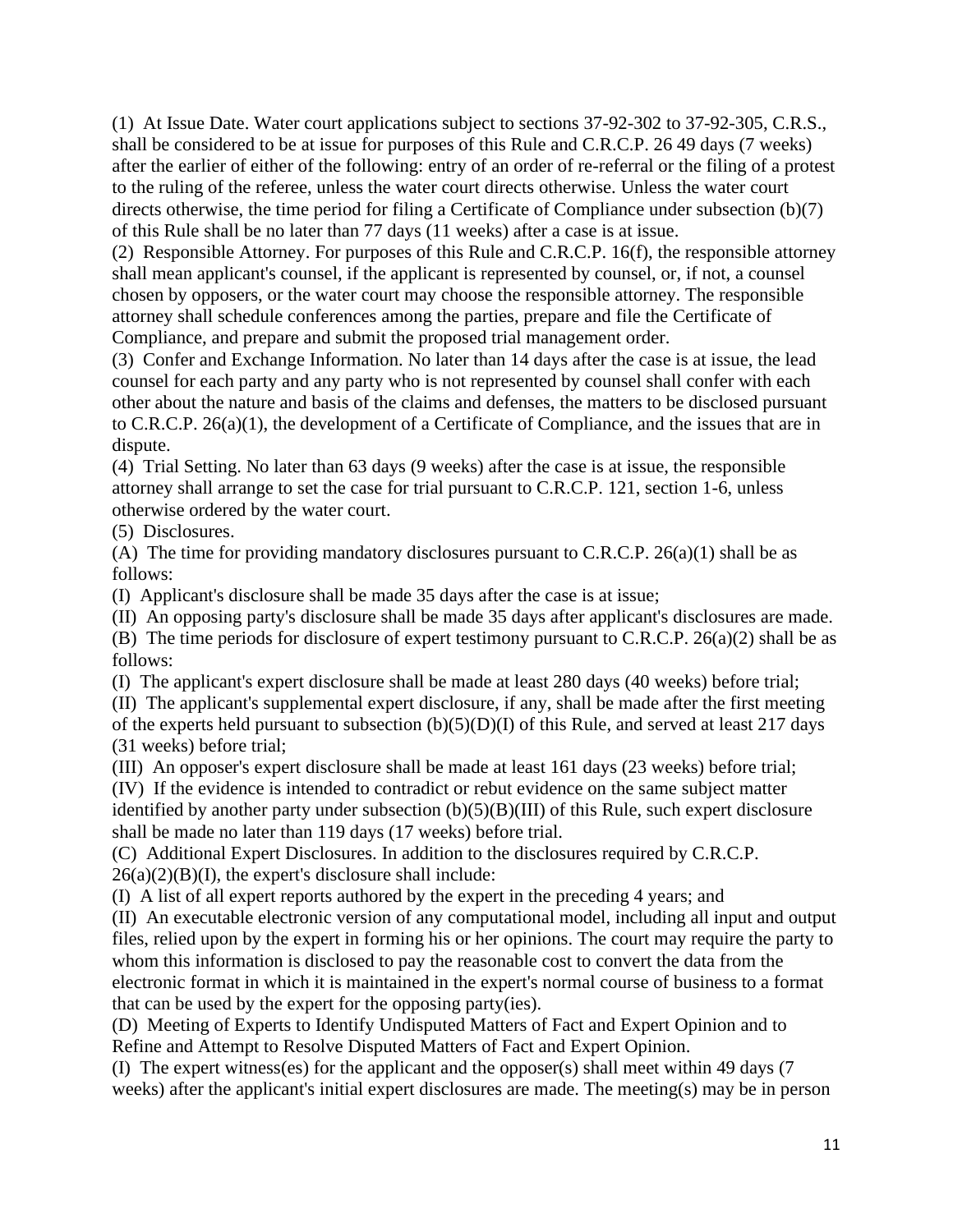or by telephonic means. The purpose of the meeting is for the experts to discuss the matters of fact and expert opinion that are the subject of the expert(s) disclosures and with respect to such disclosures: to identify undisputed matters of fact and expert opinion, to attempt to resolve disputed matters of fact and expert opinion, and to identify the remaining matters of fact and expert opinion in dispute. The applicant may subsequently file a supplemental disclosure pursuant to Water Court Rule 11(b)(5)(B)(II) to address matters of fact and expert opinion resolved in or arising from the meeting(s) of the experts.

(II) The expert witness(es) for the applicant and the opposer(s) shall meet within 28 days after the opposers' expert disclosures are made. The meeting may be in person or by telephonic means. The purpose of the meeting is for the experts to discuss the matters of fact and expert opinion that are the subject of the expert(s) disclosures and, with respect to such disclosures: to identify undisputed matters of fact and expert opinion, to attempt to resolve disputed matters of fact and expert opinion, and to identify the remaining matters of fact and expert opinion in dispute. Within 21 days after such meeting, the experts shall jointly submit to the parties a written statement setting forth the disputed matters of fact and expert opinion that they believe remain for trial, as well as the undisputed matters of fact and expert opinion, arising from the expert disclosures.

(III) The content of the meetings of the experts and the written statement prepared pursuant to Water Court Rule 11(b)(5)(D)(II) shall be considered as conduct or statements made in compromise negotiations within the ambit of CRE 408. In addition, the content of the meetings, including notes taken by the experts or other records of the discussion during these meetings, are not discoverable, and can only be used for purposes of the preparation of the written statements and reports required or permitted by Water Court Rule 11(b)(5)(D). The meetings of the experts shall not include the attorneys for the parties or the parties themselves, unless they are the designated expert(s).

(E) Declaration by Expert. Expert reports, disclosures, and opinions are rendered to the water court under professional standards of conduct and duty to the court. No person, including a party's attorney, shall instruct an expert to alter an expert's report, disclosures, or opinion. This does not preclude suggestions regarding the factual basis, accuracy, clarity, or understandability of the report, disclosure, or opinion, or proofreading or other editorial corrections, or an attorney communication of legal opinion to the expert of the attorney's client. The expert shall not include anything in his or her expert report, disclosure, or opinion that has been suggested by any other person, including the attorney for the expert's client, without forming his or her own independent judgment about the correctness, accuracy, and validity of the suggested matter. Matters of legal opinion pertinent to formulation of the expert's report, disclosure, or opinion are within the professional province and duty to the court of the attorney who represents the client who has retained the expert. Each expert witness's written disclosure, report, or opinion shall contain a declaration by the expert as set forth in the applicable water court form.

(F) Proposed Decree. Applicant shall provide proposed findings of fact, conclusions of law and decree at the time of its initial C.R.C.P. 26(a)(2) disclosures. All opposers shall provide comments on the proposed decree, including the language of specific decree provisions deemed necessary by the opposers, at the time of opposers initial C.R.C.P. 26(a)(2) disclosures. Applicant shall respond to opposers' suggested decree language by providing an additional draft decree at the time of its rebuttal C.R.C.P. 26(a)(2) disclosures. In circumstances where, as a result of identification of witnesses and documents within the time frame for such identification set forth in this Presumptive Case Management Order but with insufficient time to allow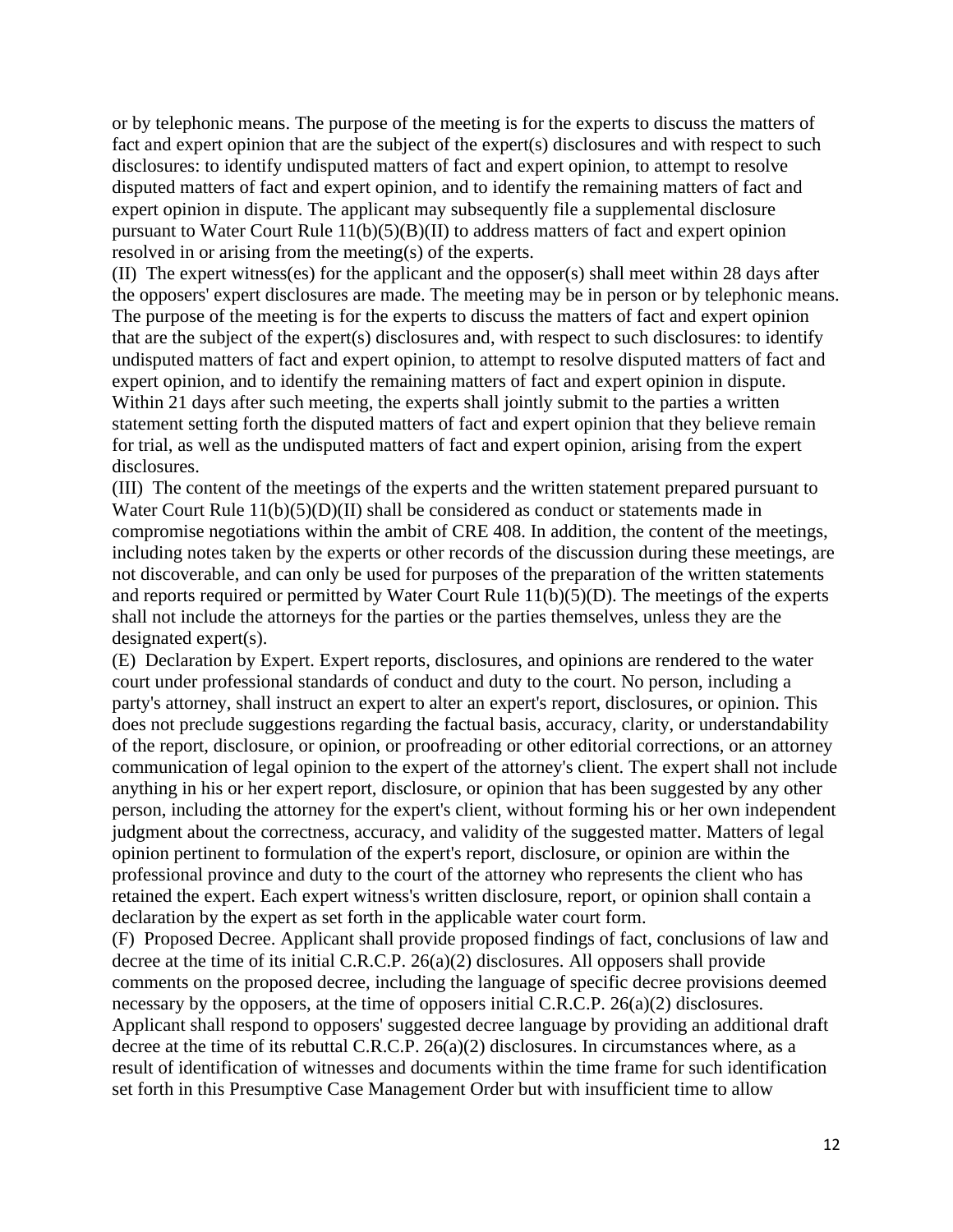responsive discovery or supplementation by an opposing party, then modification of this Presumptive Case Management Order shall be freely granted.

(6) Settlement Discussions.

(A) No later than 35 days after the case is at issue, the parties shall explore possibilities of a prompt settlement or resolution of the case.

(B) No later than 84 days (12 weeks) before trial the parties shall jointly file a statement setting forth the specific disputed issues that will be the subject of expert testimony at trial.

(7) Certificate of Compliance. No later than 77 days (11 weeks) after the case is at issue, the responsible attorney shall file a Certificate of Compliance. The Certificate of Compliance shall state that the parties have complied with all requirements of subsections (b)(3)-(7) (except  $(b)(5)(B)$  through  $(F)$  and  $(b)(6)(B)$ , inclusive, of this Rule or, if they have not complied with each requirement, shall identify the requirements which have not been fulfilled and set forth any reasons for the failure to comply. A request for a Case Management Conference shall be made at the time for filing the Certificate of Compliance.

(8) Time to Join Additional Parties and Amend Pleadings. The time to join additional parties and amend pleadings shall be no later than 119 days (17 weeks) after the case is at issue. (9) Pretrial Motions. Unless otherwise ordered by the court, the time for filing pretrial motions shall be no later than 35 days before the trial date, except that motions pursuant to C.R.C.P. 56

shall be filed at least 91 days (13 weeks) before the trial date.

(10) Discovery Schedule. Until a case is at issue, formal discovery pursuant to C.R.C.P. 26 through 37 shall not be allowed. Informal discovery, including discussions among the parties, disclosure of facts, documents, witnesses, and other material information, field inspections and other reviews, is encouraged prior to the time a water case is at issue. Unless otherwise directed by the water court or agreed to by the parties, the schedule and scope of discovery shall be as set forth in C.R.C.P. 26(b), except that depositions of expert witnesses shall not be allowed until 28 days after the time for filing of the opposers' C.R.C.P. 26(a)(2) disclosures. The date for completion of all discovery shall be 49 days (7 weeks) before the trial date.

(c) Modified Case Management Order. Any of the provisions of section (b) of this Rule may be modified by the entry of a Modified Case Management Order pursuant to this section. (1) Stipulated Modified Case Management Order. No later than 77 days (11 weeks) after the case is at issue, the parties may file a Stipulated Proposed Modified Case Management Order, supported by a specific showing of good cause for each modification sought including, where applicable, the grounds for good cause pursuant to C.R.C.P. 26(b)(2). Such proposed Order need only set forth the proposed provisions which would be changed from the Presumptive Case Management Order set forth in section (b) of this Rule. The Court may approve and enter the Stipulated Modified Case Management Order, or may set a Case Management Conference. (2) Disputed Motions for Modified Case Management Orders. Subsection (c)(4) of this Rule shall apply to any disputes concerning a Proposed Modified Case Management Order. If any party wishes to move for a Modified Case Management Order, lead counsel and any unrepresented parties shall confer and cooperate in the development of a Proposed Modified Case Management Order. A motion for a Modified Case Management Order and one form of the proposed Order shall be filed no later than 77 days (11 weeks) after the case is at issue. To the extent possible, counsel and any unrepresented parties shall agree to the contents of the Proposed Modified Case Management Order but any matter upon which all parties cannot agree shall be designated as "disputed" in the Proposed Order. The proposed Order shall contain specific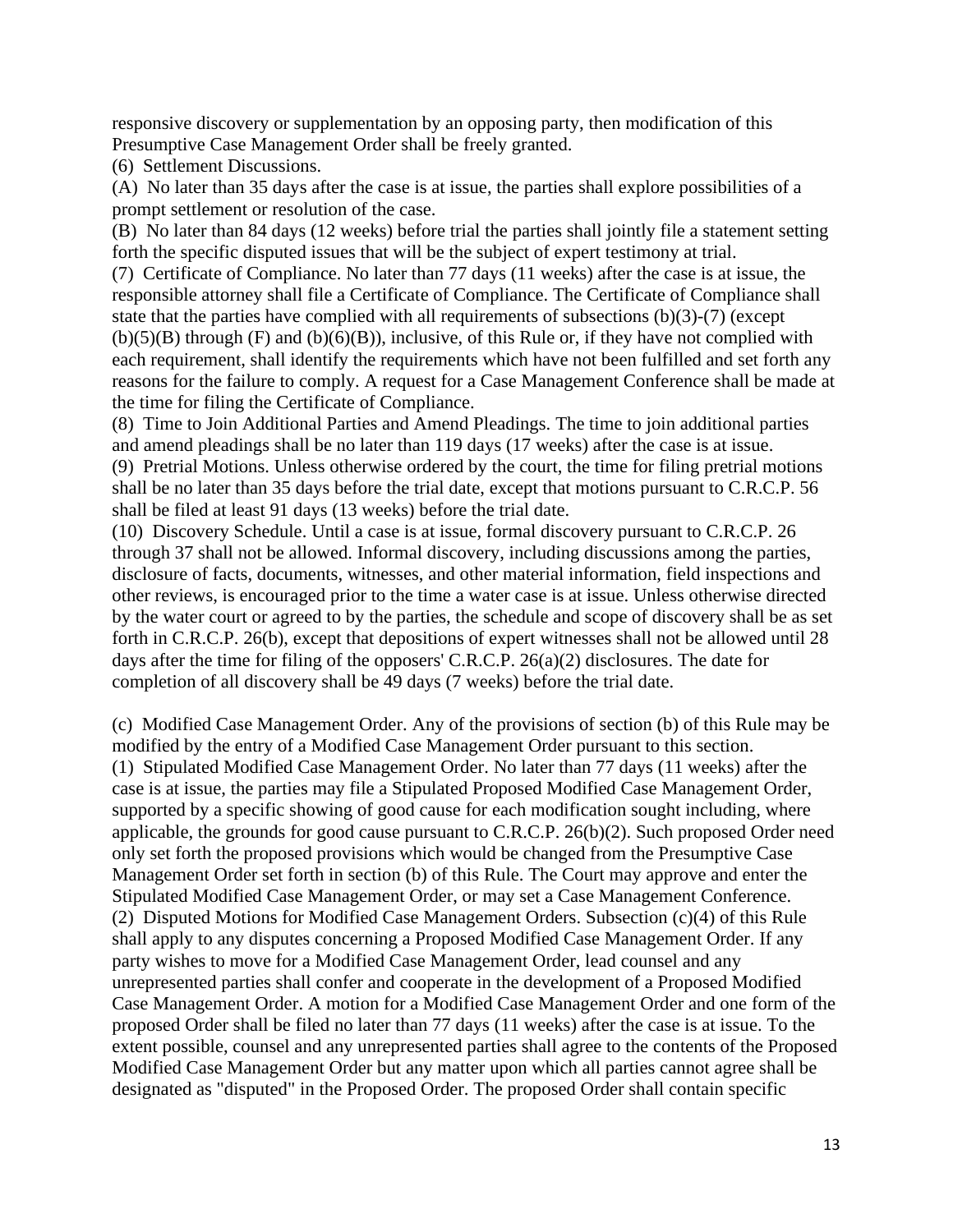alternate provisions upon which agreement could not be reached and shall be supported by specific showing of good cause for each modification sought including, where applicable, the grounds for good cause pursuant to C.R.C.P. 26(b)(2). Such motion need only set forth the proposed provisions which would be changed from the Presumptive Case Management Order set forth in section (b) of this Rule. The motion for a Modified Case Management Order shall be signed by lead counsel and any unrepresented parties, or shall contain a statement as to why it is not so signed.

(3) Court Ordered Modified Case Management Order. The water court may order implementation of a Modified Case Management Order if the Court determines that the Presumptive Case Management Order is not appropriate for the specific case. The Court shall not enter a Court Ordered Modified Case Management Order without first holding a Case Management Conference pursuant to subsection (c)(4) of this Rule.

(4) Case Management Conference. If there is a disputed Case Management Order or if counsel or unrepresented party believes that it would be helpful to conduct a Case Management Conference, a Notice to Set Case Management Conference shall be filed stating the reasons why such a conference is required. If a Notice to Set Case Management Conference is filed concerning a disputed Modified Case Management Order, or if the Court determines that such a conference should be held, the Court shall set a Case Management Conference. The conference may be conducted by telephone. The Court shall promptly enter a Modified Case Management Order containing such modifications as approved by the Court.

(5) Amendment of the Case Management Order. At any time following the entry of the Case Management Order, a party wishing to amend the presumptive Case Management Order or a Modified Case Management Order shall file a motion stating each proposed amendment and a specific showing of good cause for the timing and necessity for each modification sought including, where applicable, the grounds for good cause pursuant to C.R.C.P. 26(b)(2).

## COMMITTEE COMMENT

Rule  $11(b)$ 

Amended Rule 11, which became effective July 1, 2009, provides for meetings of the experts without attorneys for the parties or the parties themselves. Effective July 1, 2011, Rule 11(b)(5)(D)(III) was amended, nunc pro tunc on and after July 1, 2009, to make explicit the nondiscoverability and non-admissibility of the notes, records, content of discussions, and the experts' written statement prepared in accordance with Rule  $11(b)(5)(D)(II)$ . In response to arguments that this provision does not prohibit use of such material in pretrial proceedings, Rule 11(b)(5)(D)(III) is further amended to clarify the original intent of the rule that the only permissible use of information from the expert meetings is for purposes of the preparation of the written statements and reports required or permitted by Rule 11(b)(5)(D). This clarifying change applies nunc pro tunc on and after July 1, 2009.

Rule  $11(b)$ 

Effective January 1, 2018, Rule 11(b)(5) was amended to require expert disclosures to be made earlier than deadlines under the previous rule. For the applicant's expert disclosure, supplemental expert disclosure, and opposer's expert disclosure, the new deadline is five weeks earlier than the previous rule. For rebuttal expert disclosures, the new deadline is four weeks earlier than the previous rule. This change was to allow more time after expert disclosures for settlement discussions, mediation, and preparation of pretrial motions pursuant to C.R.C.P. 56. At the same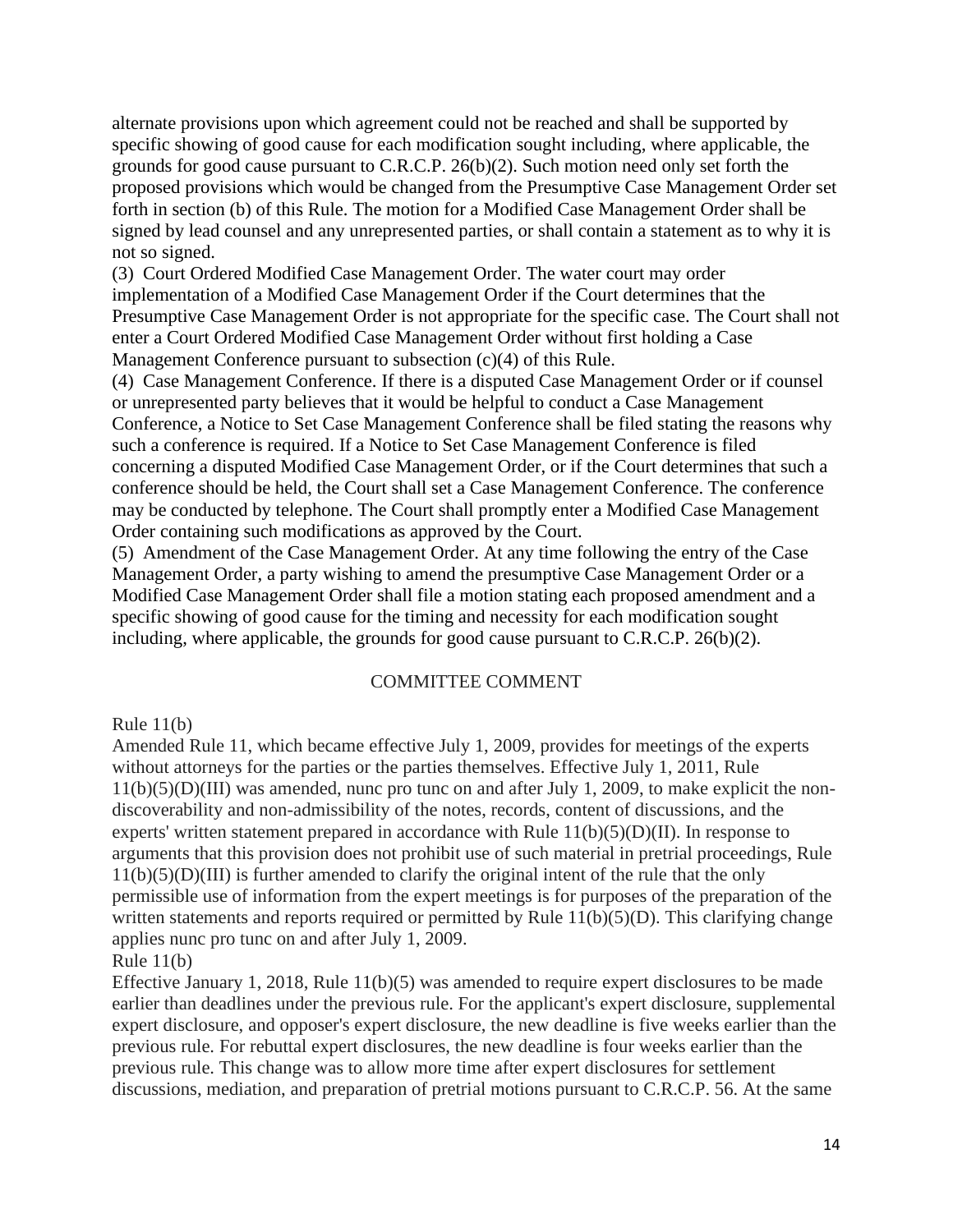time, Rule 11(b)(9) was amended to require that pretrial motions pursuant to C.R.C.P. 56 be filed 91 days before trial instead of the previous rule requiring such motions to be filed 84 days before trial.

Amended Rule 11, which became effective July 1, 2009, provides for meetings of the experts without attorneys for the parties or the parties themselves. Effective July 1, 2011, Rule 11 is further amended in subsection  $(b)(5)(D)(III)$  to make explicit the non-discoverability and nonadmissibility of the notes, records, content of discussions, and written statement prepared by the experts in accordance with the rule, and, further, to clarify that the meetings of the experts exclude attorneys for the parties or the parties themselves unless they are designated experts. These clarifying changes apply nunc pro tunc on and after July 1, 2009.

In addition, the following Suggested Guide is included in this Comment by way of example for conduct of the meetings of the experts and preparation of the joint written statement of the experts.

Suggested Guide for Conducting Meetings of the Experts in Water Court Proceedings and Preparing Written Statement

Introduction

The purpose of this guide is to assist experts engaged in water court cases to efficiently conduct the first and second meetings of the experts described in Water Court Rule 11 and prepare the written statement of the experts. As the title above indicates, this guide provides suggested procedures and guidelines in conducting these meetings and preparing the written statement. The experts in each case may adapt these guidelines for their own specific circumstances. Conduct of the Two Meetings

Meeting Notes:

Water Court Rule  $11(b)(5)(D)(III)$ , as amended effective July 1, 2011 nunc pro tunc on and after July 1, 2009 reads:

• "The content of the meetings of the experts and the written statement prepared pursuant to Water Court Rule  $11(b)(5)(D)(II)$  shall be considered as conduct or statements made in compromise negotiations within the ambit of CRE 408. For this reason, notes taken by the experts or other records of the discussion during these meetings shall not be discoverable, and none of the content of the meetings of the experts or the written statement prepared shall be admissible at trial. The meetings of the experts shall not include the attorneys for the parties or the parties themselves, unless they are the designated expert(s)."

Tips for Conducting the Meetings of Experts:

• Applicant's expert is the chair and therefore controls the flow of the meetings. If the Applicant has more than one expert in the case, one of its experts should be designated to run the meeting.

• Pass a signup sheet for names, phone numbers and email addresses.

- Prepare an agenda and stick to it.
- Limit protracted discussions and arguing.
- Don't become entangled in difficult issues and fail to cover others.
- OK to identify legal issues, but don't argue and discuss in detail.
- Try to keep meetings to a reasonable length.
- Participation in person is encouraged.

Scheduling the Meetings of the Experts:

Scheduling of the meetings of the experts is to be initiated by counsel for the parties, led by the attorney for the Applicant. The selected date should involve the largest number of participating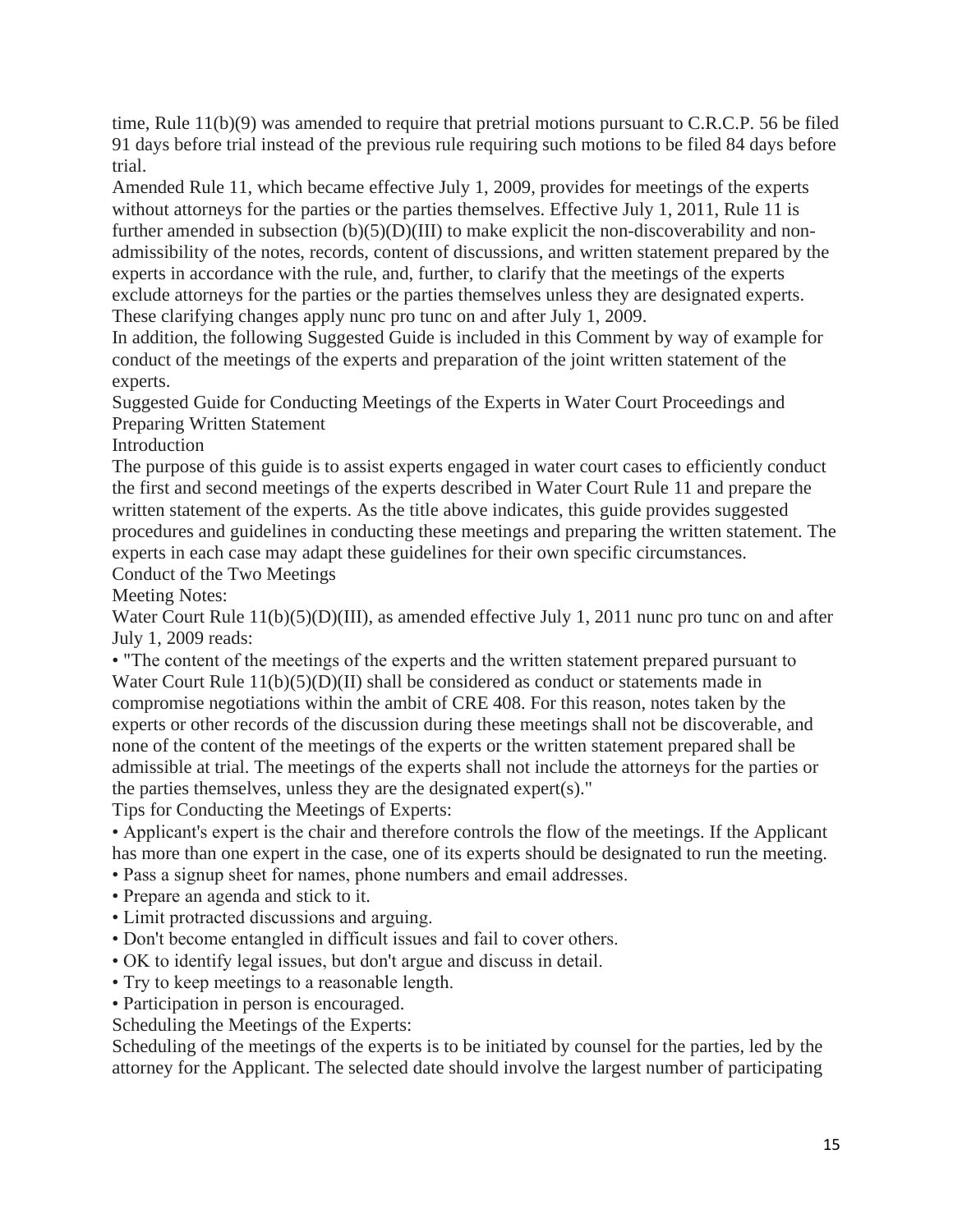experts possible. If scheduling does not permit one or more experts to attend, they have the option of submitting initial comments to the group via email prior to the meeting.

First Meeting of the Experts

Excerpt from Rule 11(b)

"Meeting Of Experts To Identify Undisputed Matters of Fact and Expert Opinion and To Refine and Attempt to Resolve Disputed Matters of Fact and Expert Opinion.

The expert witness(es) for the applicant and the opposer(s) shall meet within 49 days (7 weeks) after the applicant's initial expert disclosures are made. The meeting(s) may be in person or by telephonic means. The purpose of the meeting is for the experts to discuss the matters of fact and expert opinion that are the subject of the expert(s) disclosures and with respect to such disclosures: to identify undisputed matters of fact and expert opinion, to attempt to resolve disputed matters of fact and expert opinion, and to identify the remaining matters of fact and expert opinion in dispute. The applicant may subsequently file a supplemental disclosure pursuant to Water Court Rule 11(b)(5)(B)(II) to address matters of fact and expert opinion resolved in or arising from the meeting(s) of the experts."

Timing of First Meeting:

Within 49 days following Applicant's initial expert disclosures.

Goals:

- Allow Applicant's experts to explain the engineering approach in the application.
- Identify and screen issues pertaining to facts and expert opinions.
- Discuss Applicant's draft decree provisions dealing with issues of fact and expert opinion.

• Enable Applicant's experts to address potentially solvable issues of fact and expert opinion in a supplemental report prior to the opposers' disclosures.

• Clarify issues of fact and expert opinion and clear up misunderstandings relating to the case.

• Exchange information, such as additional backup data and calculations relating to the expert disclosures.

Not Goals:

- Solve legal issues.
- Achieve final settlement of the case.
- Engage in unproductive argument.
- Write decree language.

Suggested Sample Agenda for First Meeting of the Experts:

- Introductions, roll call, pass signup sheet.
- Set ground rules and goals of expert meeting.
- Applicant's experts give a brief overview of the application.

• Applicant's experts walk through facets of case, one at a time.

Poll opposers' experts for whether or not they have issues for each facet.

Note and put aside contested issues for later discussion.

Opposers' experts discuss concerns regarding Applicant's initial disclosures.

Go around table, each opposer's expert provides brief discussion of areas of disagreement. Provide alternative approaches if applicable.

• Applicant's experts verbally summarize issues discussed in meeting.

Categorize issues into areas of agreement and disagreement.

• Q & A Session

Exchange of information, arrange to provide additional backup information, if necessary.

• Schedule second meeting of the experts, if appropriate.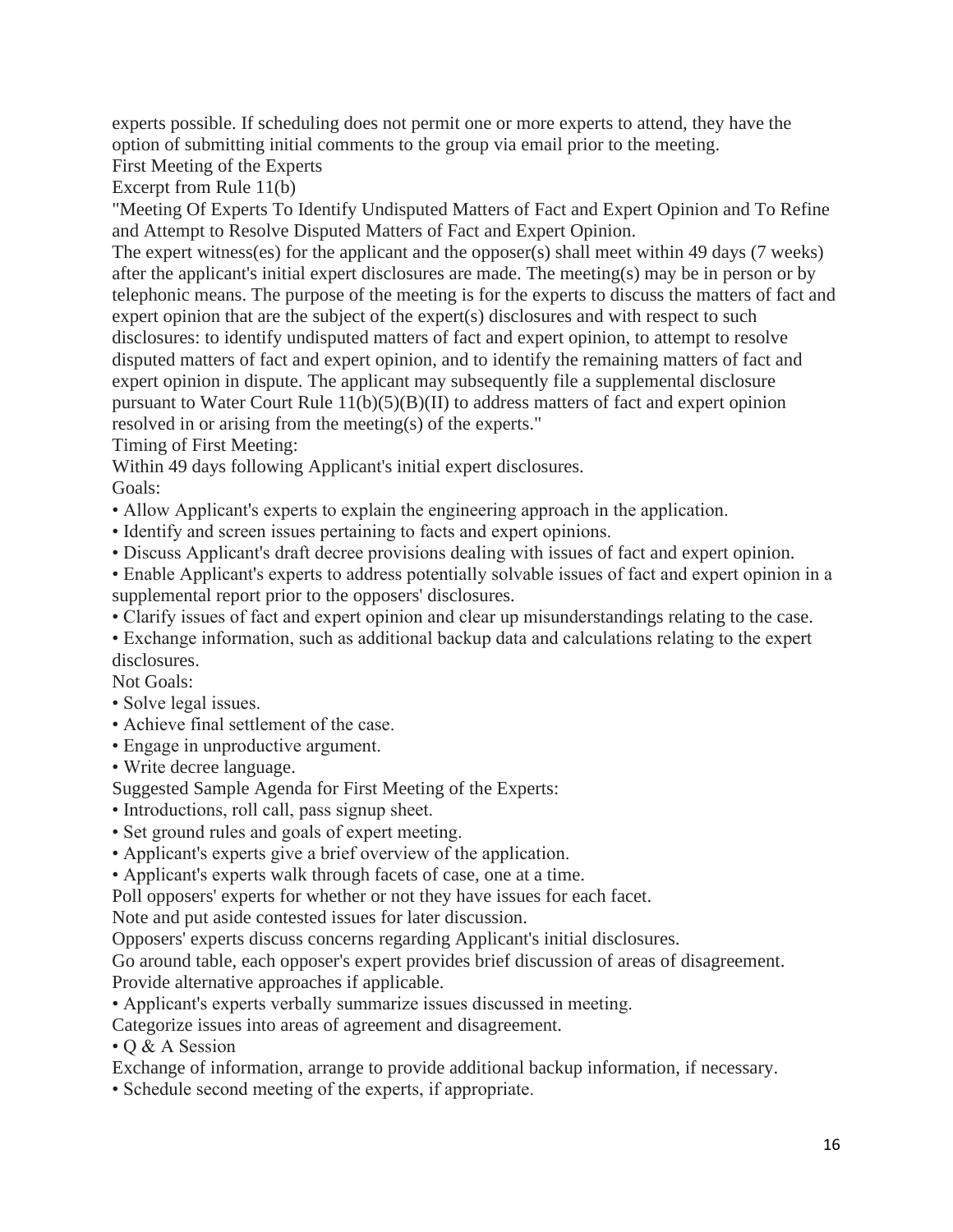# • Adjourn

Second Meeting of the Experts

Excerpt from Rule 11(b)

"The expert witness(es) for the applicant and the opposer(s) shall meet within 28 days after the opposers' expert disclosures are made. The meeting may be in person or by telephonic means. The purpose of the meeting is for the experts to discuss the matters of fact and expert opinion that are the subject of the expert(s) disclosures and, with respect to such disclosures: to identify undisputed matters of fact and expert opinion, to attempt to resolve disputed matters of fact and expert opinion, and to identify the remaining matters of fact and expert opinion in dispute. Within 21 days after such meeting, the experts shall jointly submit to the parties a written statement setting forth the disputed matters of fact and expert opinion that they believe remain for trial, as well as the undisputed matters of fact and expert opinion, arising from the expert disclosures."

Timing of Second Meeting:

Within 28 days following Opposers' expert disclosures.

Goals:

- Identify and screen remaining disputed matters of facts and expert opinion.
- Discuss decree provisions dealing with matters of fact and expert opinion.

• Enable Applicant's experts to address potentially solvable matters of fact and expert opinion in their forthcoming rebuttal reports.

• Organize a plan and schedule for preparing joint written statement setting forth disputed and undisputed matters of fact and expert opinion.

Not Goals:

- Solve legal issues.
- Achieve final settlement of the case.
- Engage in unproductive argument.
- Write decree language.

Suggested Sample Agenda for Second Meeting of the Experts:

- Introductions, roll call, pass signup sheet.
- Set ground rules and goals for meeting.
- Applicant's experts walk through matters of fact and expert opinion identified in objectors' expert disclosures. Applicant's experts do the following for each issue:

Summarize the matter.

Identify which parties' experts raised the matter.

Ask objectors' experts for additional explanation or clarification, if necessary.

Indicate whether issue appears to be resolvable, not resolvable, or if there may be common ground to limit the issue.

Call on objectors' experts to comment on matter, and possible common ground. Repeat for each matter.

• Objectors' experts indicate if there are other matters of fact and expert opinion that were not discussed by the Applicant's experts.

• Discuss process and schedule to prepare joint written statement.

• One of the Applicant's experts prepares first draft and emails to objectors' experts. This should be done quickly while contents of meeting are fresh.

• Objectors' experts email comments on draft written statement to all experts.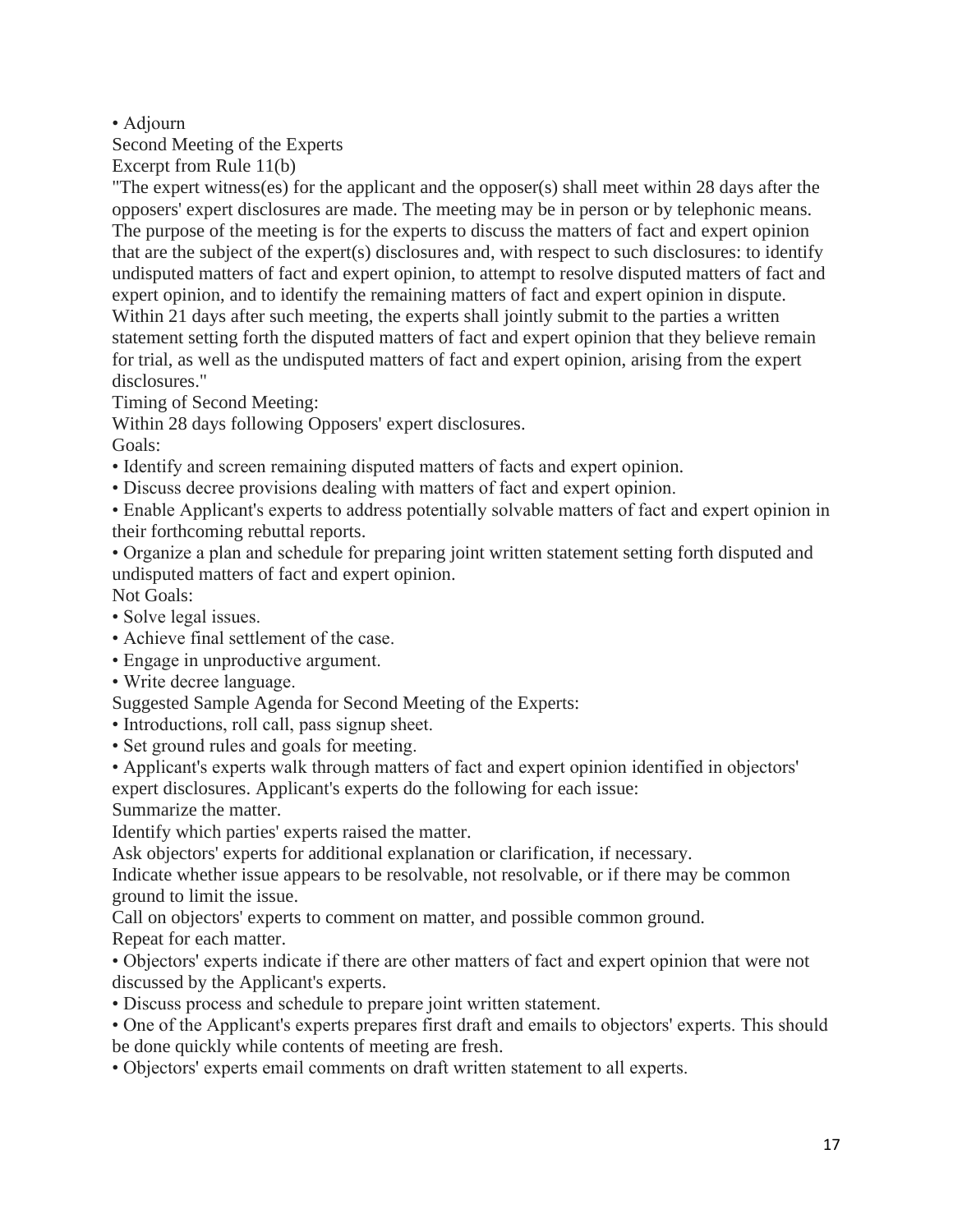One of Applicant's experts prepares final joint written statement, considering comments from objectors' experts. If, based on the comments from objectors' experts, any disagreement exists as to how an issue is summarized, then this disagreement should be set forth in the final joint written statement.

One of Applicant's experts submits final joint written statement to all experts and to Applicant's attorney for distribution to parties.

• Adjourn meeting

Purpose of Joint Written Statement:

Excerpt from Rule  $11(b)(5)(D)(II)$ :

"Within 21 days after such meeting, the experts shall jointly submit to the parties a written statement setting forth the disputed matters of fact and expert opinion that they believe remain for trial, as well as the undisputed matters of fact and expert opinion, arising from the expert disclosures."

The written statement is not admissible at trial. The statement will be provided to all the parties and will be used by the attorneys when preparing a statement that will be filed with the court setting forth the undisputed matters of fact and expert opinion and the disputed matters of fact and expert opinion that remain for trial.

Suggested Process to Prepare Joint Written Statement:

One of the last agenda items for the second meeting of the experts should be discussion of the process, schedule and content of the joint written statement. One of the Applicant's experts should take the lead and prepare the first draft of the statement and send it to the other experts in the case. This should be done immediately after the meeting. Opposers' experts should promptly provide comments to Applicant's experts. If the experts cannot agree on specific language in the statement, this disagreement should be noted in the document. For guidance only, the following is a suggested outline of a sample written statement of the experts.

Suggested Outline of Sample Written Statement of the Experts

Case No. [xxCWxxx]

Applicant: [name of applicant]

Joint Statement of Undisputed Matters of Fact and Expert Opinion and Remaining Disputed Matters of Fact and Expert Opinion

[Date]

In accordance with Water Court Rule 11(b)(5)(D)(II) and the Case Management Order in Case No. [xxCWxxx], the experts shall jointly submit to the parties a written statement setting forth the disputed matters of fact and expert opinion that they believe remain for trial, as well as the undisputed matters of fact and expert opinion, arising from the expert disclosures. The first meeting of the experts working on this case was held at [location] on [date]. In attendance were [list of attendees, the objector that they represent, and whether they attended in person or by phone]. The second meeting of the experts in this application met at [location] on [date]. In attendance were [list of attendees, the objector that they represent, and whether they attended in person or by phone]. A draft of the joint written statement was prepared by [expert for applicant] and was delivered to the experts for objectors [objector No. 1, name of expert(s)], [objector No. 2, name of expert(s)], [objector No. 3, name of expert(s)] on [date]. Written comments were received via email from [name of expert] on [date] and [name of expert] on [date]. The following summarizes the undisputed the disputed matters of fact and expert opinion. Undisputed Matters of Fact and Expert Opinion

[The following is a small sample list of possible matters, depending on the case involved]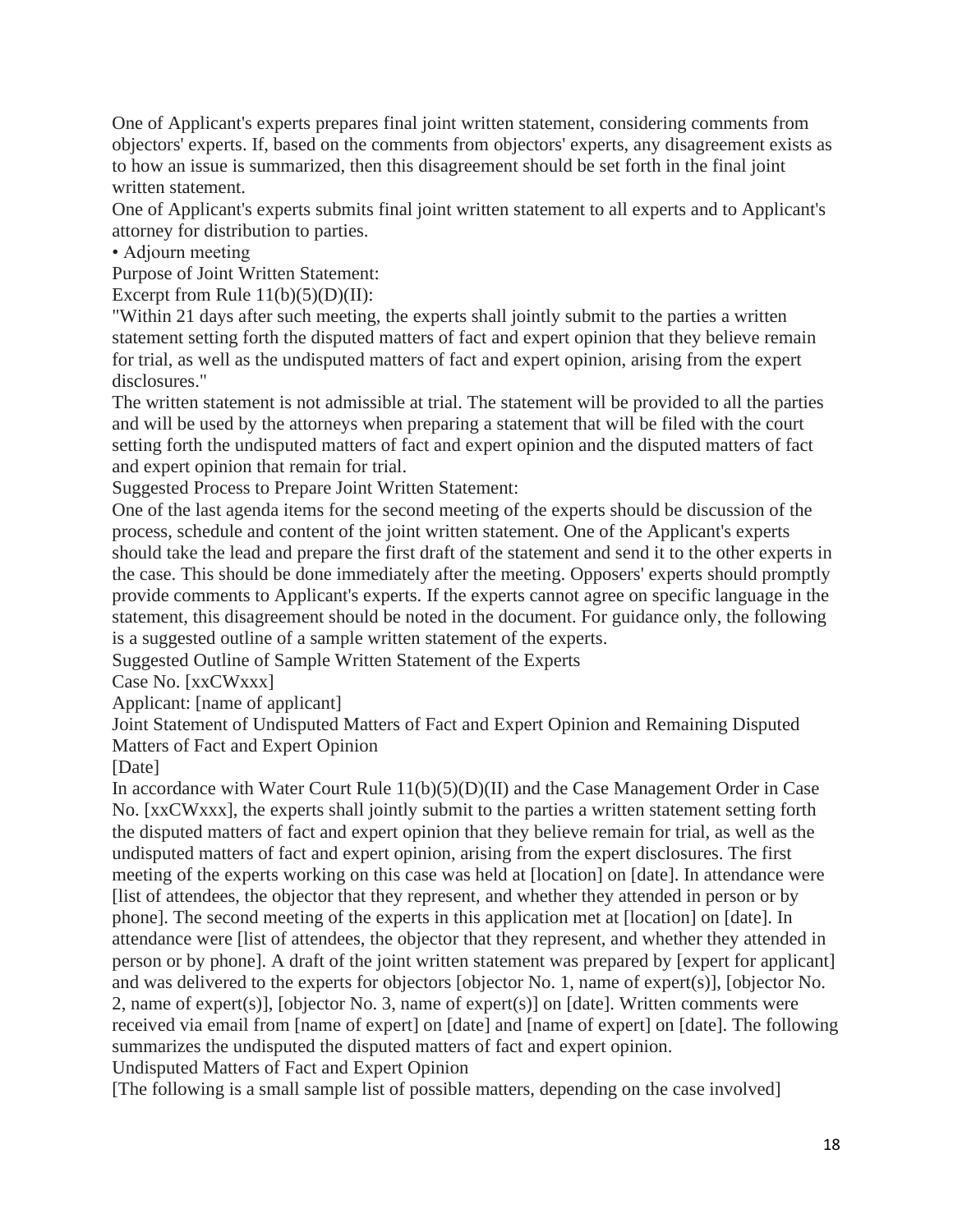1. Use of the Glover bounded alluvial aquifer method with the input parameters included in Table x of the Applicant's Supplemental Expert Report is an appropriate method to determine the lagging of stream depletions from the subject wells included in the application.

2. A study period of 1950 through 2003 is an acceptable period of analysis for historical use of the xyz Ditch.

3. The historically irrigated area for the XYZ Ditch was 120 acres.

4. The historical cropping pattern for the XYZ Ditch was 50% corn and 50% alfalfa.

5. There is sufficient unappropriated water available in the Hopeful River Basin to justify the junior conditional storage right for the ABC Reservoir.

6. Use of a Modflow-based numerical ground water model is an appropriate method for estimating lagging of recharge accretions.

Remaining Disputed Issues of Fact and Expert Opinion.

[The following is a small sample list of possible matters, depending on the case involved]

1. Whether or not the assumed 60 percent maximum irrigation field efficiency is appropriate for the subject irrigated lands under the xyz Ditch

2. Whether or not the 120 acres will dry up following the cessation of irrigation, or will evapotranspiration occur from shallow ground water.

3. Whether or not separate flow meters are needed to measure water pumped to each separate use under the wells.

4. Whether or not a 5 year projection tool for the plan for augmentation is sufficiently long to prevent injury.

5. Whether or not the Applicant has established a specific plan to use the water stored in the ABC Reservoir for industrial uses.

6. Whether or not the method of calculating future evaporation from the ABC Reservoir proposed by the Applicant is sufficient to prevent injury.

7. Whether the GGG Ditch historically irrigated 100 acres of land. Some of the objectors feel that there is insufficient factual basis to support the claimed 100 acres, and assert that additional investigation is needed.

8. Whether the river conductance value used by the Applicant in its Modflow River Package is correct.

Signed,

[Expert No. 1]

[Expert No. 2]

[Expert No. 3]

[Expert No. 4]

### **Rule 12. Procedure Regarding Decennial Abandonment Lists**

For all decennial abandonment lists filed by the Division Engineers pursuant to C.R.S. § 37-92- 401(4), the following procedures apply:

a. The water clerk shall cause notice of the availability of the final decennial abandonment list to be included in the resume and published in accordance with C.R.S. § 37-92-401(4)(d). In addition, the water clerk shall include the revised or unrevised final decennial abandonment list in its entirety in the copy of the resume described in C.R.S. § 37-92-302(3)(a) posted on the water court's web site in accordance with C.R.S.  $\S 37-92-302(3)(c)(I)(D)$ . Neither the water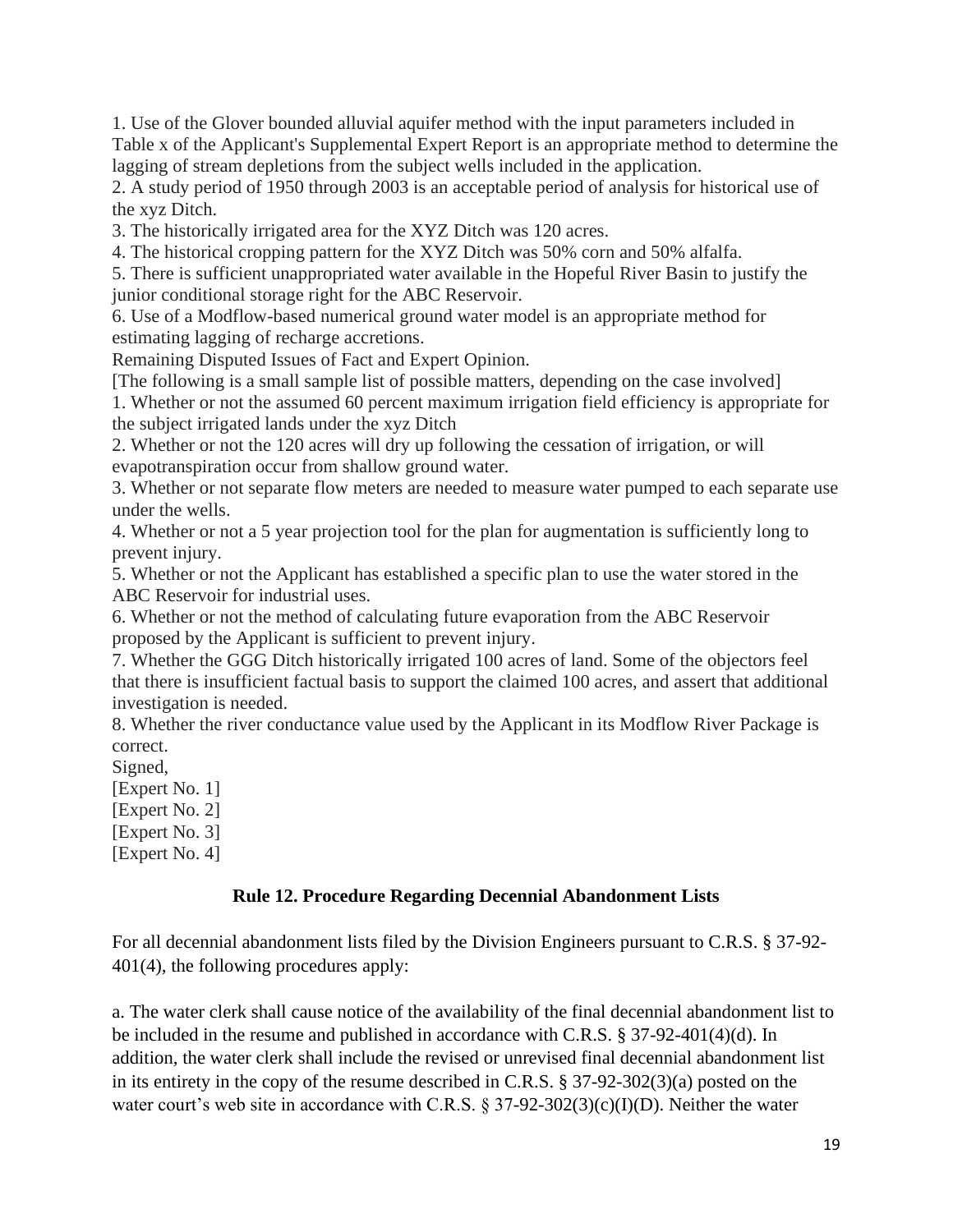clerk nor the Division Engineer is required to publish the final decennial abandonment list in any newspaper. The published notice and resume for the final decennial abandonment list shall include notice of the deadline for filing any protest.

b. At any time, the Division Engineer may file motions to correct the final decennial abandonment list to remove water rights, in whole or in part, accompanied by the Division Engineer's sworn statement confirming that, based on determinations made by the Division Engineer prior to filing the final abandonment list, the water rights were incorrectly included on the final decennial abandonment list due to mistake or inadvertence. Upon proper motions, the water court shall grant the Division Engineer's voluntary withdrawal of such abandonment claims without ordering republication and the water rights shall be removed from the decennial abandonment list. Such motions or orders granting such motions shall not be construed to have enhanced or diminished any cause of action or defense which might otherwise exist concerning any abandonment of the removed water rights.

c. Any protest filed pursuant to C.R.S. § 37-92-401(5) shall automatically trigger a bifurcation from the original case in which the decennial abandonment list was filed without the necessity of a motion to bifurcate or any bifurcation order by the court. Each bifurcated protest case shall be assigned a new case number by the water clerk, shall include a reference to the original abandonment case number, shall include on the service list any counsel of record for the Division Engineer in the original abandonment case, and shall be published in the water court resume and newspapers in accordance with C.R.C.P. 90 and C.R.S. § 37-92-302(3) and with notice of the deadline for any entry of appearance under Water Court Rule 12(e). The protestor shall be responsible for the costs of publication. Parties to the bifurcated protest cases shall not be considered parties to the original abandonment case for the purpose of filings and service in the original abandonment case, except as provided in Water Court Rule 12(l).

d. All other Water Court Rules, with the exception of Water Court Rules 3, 6 and 9, apply to the bifurcated protest cases. For the purposes of the applicable Water Court Rules, the final decennial abandonment list shall be considered an application, the Division Engineer shall be considered the applicant, any protest shall be considered a statement of opposition, and any protestant shall be considered an opposer.

e. Any person who may be affected by the subject matter of a protest or by any ruling thereon and desiring to participate in any hearing pursuant to C.R.S. § 37-92-401(6) must file an entry of appearance by August 31, 2022, or the respective tenth anniversary thereafter. If the water judge permits additional protests after June 30, 2022, or the respective tenth anniversary thereafter, as will serve the ends of justice pursuant to C.R.S. § 37-92-401(6), then any entry of appearance under this Water Court Rule 12(e) must be filed by the last day of the second month following the month in which an additional protest is filed. An entry of appearance must identify: (1) the portion of the decennial abandonment list with respect to which the appearance is being made; (2) whether the person is participating in support or in opposition to abandonment of the subject water right(s); (3) any factual and legal basis for any allegation that the person may be affected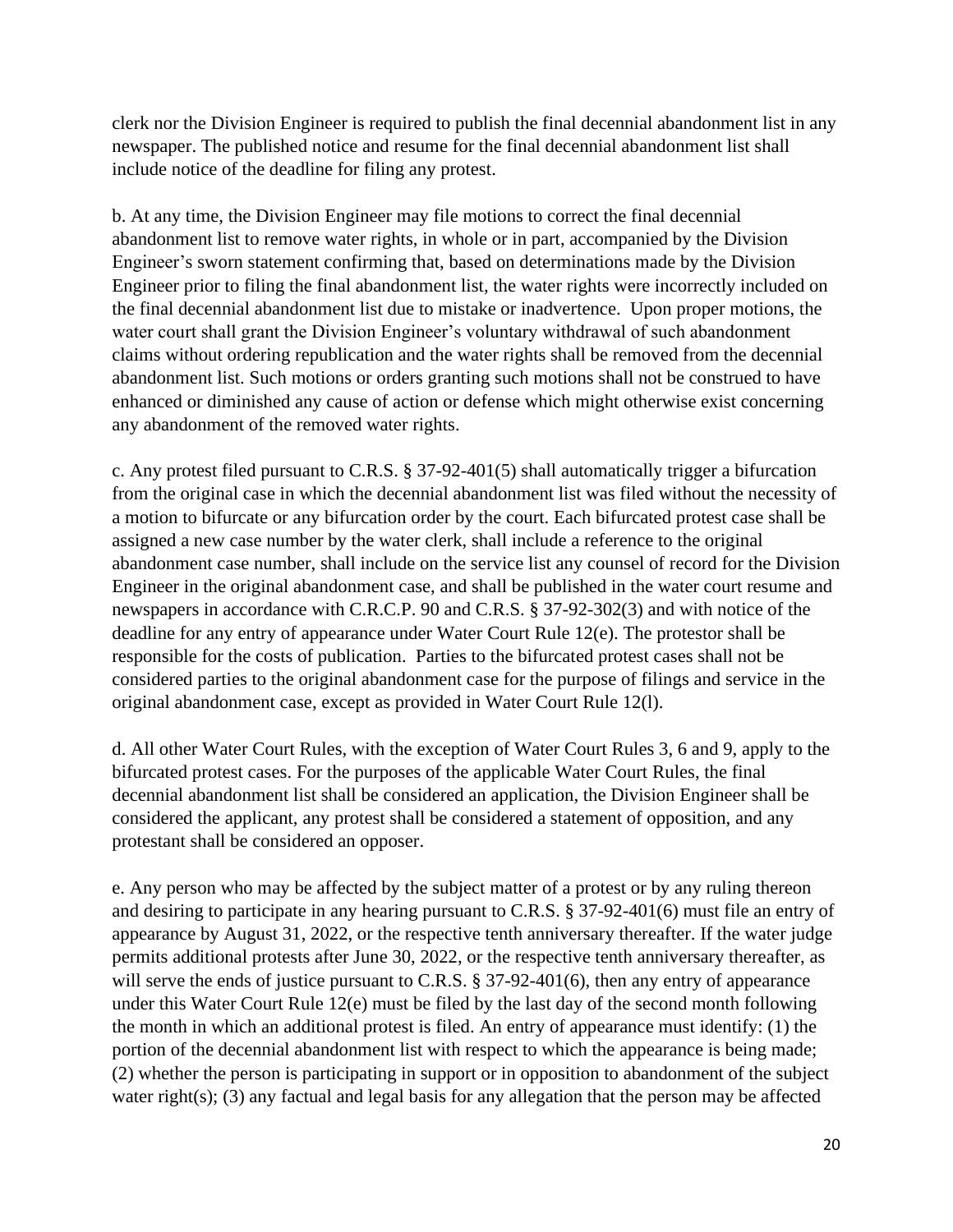by the subject matter of the protest or by a ruling on the protest; and (4) any claim of ownership in the subject water right(s).

f. The at-issue date for a bifurcated protest case shall be 49 days after the deadlines for filing an entry of appearance by any potentially affected persons under Water Court Rule 12(e) unless modified by order of the water court entered in the original abandonment case or in a bifurcated protest case. In no event shall the at-issue date precede the deadline for filing an entry of appearance.

g. For the purpose of the proceedings within the bifurcated protest case, any person entering an appearance under Water Court Rule 12(e) in support of abandonment of the subject water right(s) shall have the same case management deadlines and order of presentation at hearing as the Division Engineer unless otherwise ordered by the water judge. Any person entering such an appearance in opposition to abandonment of the subject water right(s) shall have the same case management deadlines and order of presentation at hearing as the protestant(s) unless otherwise ordered by the water judge.

h. Any person who wishes to participate in a bifurcated protest case after the deadline for filing an entry of appearance must intervene pursuant to Water Court Rule 7.

i. If it is necessary to determine the ownership of or right to use a water right that is the subject of a protest to the decennial abandonment list in order to determine whether the water right has been abandoned, in whole or in part, then the water judge may exercise jurisdiction over any such controversy. If the water judge elects to exercise jurisdiction over such a controversy, the water judge shall order any party to serve additional notice under C.R.C.P. 4, and to file such supplemental pleadings as the water judge finds necessary or appropriate to resolve such controversy. Any such controversy may be resolved by separate hearing and under a preliminary case management order prior to implementing the case management procedures of Water Court Rule 11 as to the Division Engineer's claim of abandonment. If the water judge does not elect to exercise jurisdiction over such controversy, then the water judge may order the applicable parties to commence a separate proceeding to resolve the controversy and stay further proceedings on the abandonment claim until the that controversy is resolved. If the water judge exercises jurisdiction over issues of ownership in such abandonment proceedings, the water judge will consider any requests by a party as to the place of trial, and venue is proper within any county in the water division notwithstanding C.R.C.P. 98.

j. Any order of the water court in a bifurcated protest case resolving the alleged abandonment of all or part of any water right that is the subject of a protest shall be entered in the bifurcated protest case and in the original abandonment case. Any party may file a motion in the bifurcated protest case requesting the water court certify an order in a bifurcated case as a final judgment under C.R.C.P. 54(b) and appellate review shall be allowed as in other water matters. Any order certifying a final judgment in a bifurcated protest case shall be entered in the bifurcated protest case and in the original abandonment case.